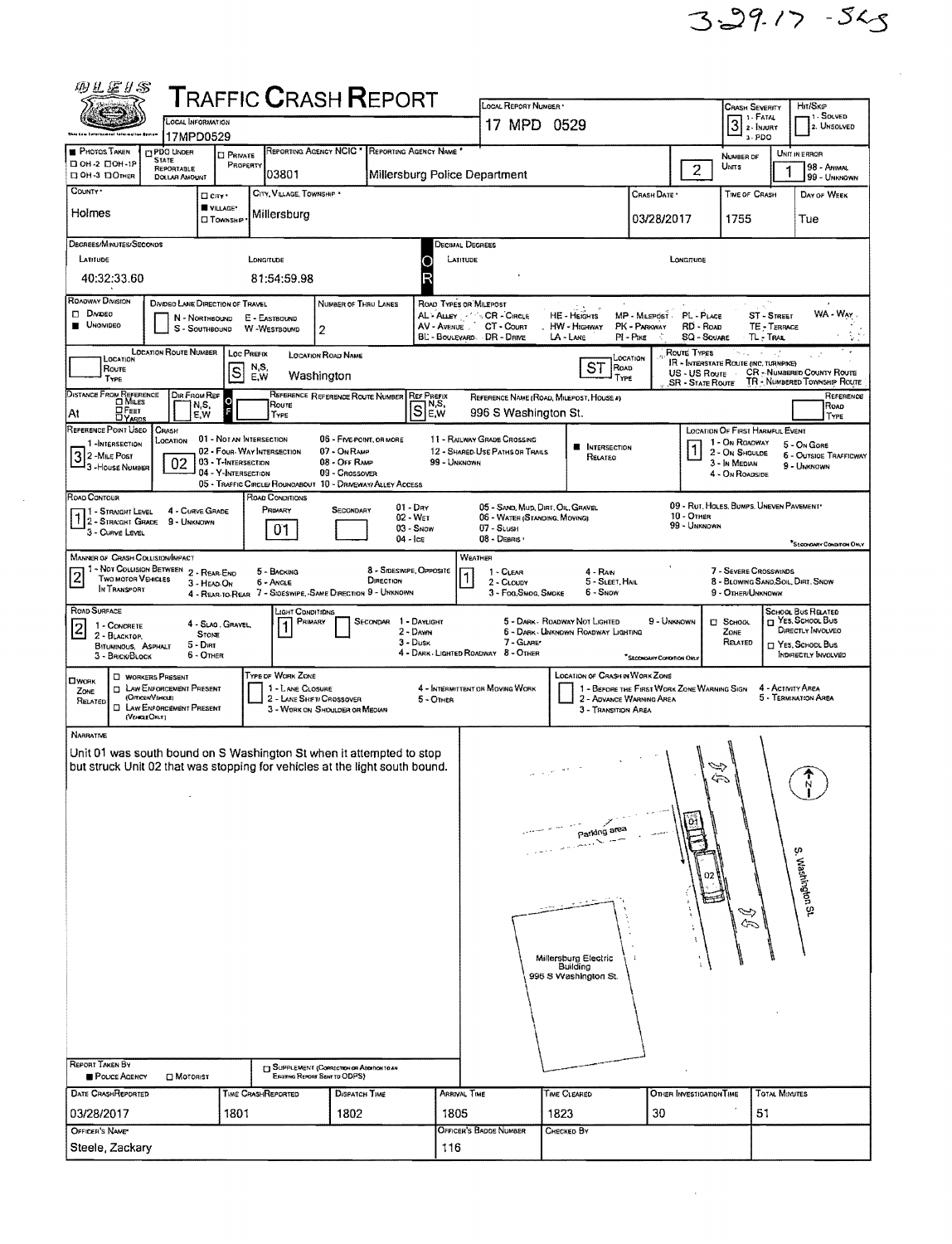|                                                                             |                                         | Unit                                                                         |                            |                                                                          |                                                                |                                                                                                                                 |                                                                             |                                                                                   |                                                    |                |                                                                                                                                                                 |                                                                         |                                    |                                                                                                                                                                                                                     |  |  |  |
|-----------------------------------------------------------------------------|-----------------------------------------|------------------------------------------------------------------------------|----------------------------|--------------------------------------------------------------------------|----------------------------------------------------------------|---------------------------------------------------------------------------------------------------------------------------------|-----------------------------------------------------------------------------|-----------------------------------------------------------------------------------|----------------------------------------------------|----------------|-----------------------------------------------------------------------------------------------------------------------------------------------------------------|-------------------------------------------------------------------------|------------------------------------|---------------------------------------------------------------------------------------------------------------------------------------------------------------------------------------------------------------------|--|--|--|
|                                                                             |                                         |                                                                              |                            |                                                                          |                                                                |                                                                                                                                 |                                                                             |                                                                                   |                                                    |                | <b>LOCAL REPORT NUMBER</b><br>17 MPD 0529                                                                                                                       |                                                                         |                                    |                                                                                                                                                                                                                     |  |  |  |
| <b>UNIT NUMBER</b>                                                          |                                         |                                                                              |                            | OWNER NAME: LAST, FIRST, MIDDLE ( Q SAME AS DRIVER )                     |                                                                |                                                                                                                                 |                                                                             |                                                                                   |                                                    |                |                                                                                                                                                                 | DAMAGE SCALE                                                            |                                    | <b>DAMAGE AREA</b>                                                                                                                                                                                                  |  |  |  |
|                                                                             |                                         | Miller, Kyle, D                                                              |                            |                                                                          |                                                                | OWNER PHONE NUMBER<br>330-275-0416                                                                                              |                                                                             |                                                                                   |                                                    |                |                                                                                                                                                                 |                                                                         |                                    | FRONT                                                                                                                                                                                                               |  |  |  |
| OWNER ADDRESS: CITY, STATE, ZIP                                             |                                         |                                                                              | <b>CISAME AS DRIVER</b> )  |                                                                          |                                                                |                                                                                                                                 |                                                                             |                                                                                   |                                                    |                |                                                                                                                                                                 | 2<br>1 - NONE                                                           |                                    | D                                                                                                                                                                                                                   |  |  |  |
| 5686 TWP RD 401, Millersburg, OH, 44654                                     |                                         |                                                                              |                            |                                                                          |                                                                |                                                                                                                                 |                                                                             |                                                                                   |                                                    |                |                                                                                                                                                                 |                                                                         |                                    |                                                                                                                                                                                                                     |  |  |  |
| <b>LP STATE</b>                                                             | LICENSE PLATE NUMBER                    |                                                                              |                            |                                                                          |                                                                | VEHICLE IDENTIFICATION NUMBER                                                                                                   |                                                                             |                                                                                   |                                                    |                | # OCCUPANTS                                                                                                                                                     | $2 -$ MINOR                                                             |                                    |                                                                                                                                                                                                                     |  |  |  |
| OН                                                                          | GQQ4219                                 |                                                                              |                            |                                                                          |                                                                | 1GCEK19T04E315375                                                                                                               |                                                                             |                                                                                   |                                                    |                | 1                                                                                                                                                               | 3 - FUNCTIONAL                                                          |                                    | D                                                                                                                                                                                                                   |  |  |  |
| <b>VEHICLE YEAR</b><br>2004                                                 |                                         | VEHICLE MAKE                                                                 |                            |                                                                          |                                                                | <b>VEHICLE MODEL</b>                                                                                                            |                                                                             |                                                                                   |                                                    | VEHICLE COLOR  |                                                                                                                                                                 | 4 - DISABLING                                                           |                                    |                                                                                                                                                                                                                     |  |  |  |
| PROOF                                                                       |                                         | Chevrolet<br>INSURANCE COMPANY                                               |                            |                                                                          |                                                                | Silverado C1500 - SC1<br><b>POLICY NUMBER</b>                                                                                   |                                                                             | Томео Вү                                                                          | BLK                                                |                |                                                                                                                                                                 |                                                                         |                                    | ō<br>α<br>□                                                                                                                                                                                                         |  |  |  |
| <b>INSURANCE</b><br>SHOWN                                                   |                                         | Progressive                                                                  |                            |                                                                          |                                                                | 60015659                                                                                                                        |                                                                             |                                                                                   |                                                    |                |                                                                                                                                                                 | 9 - UNKNOWN                                                             |                                    |                                                                                                                                                                                                                     |  |  |  |
|                                                                             |                                         | CARRIER NAME, ADDRESS, CITY, STATE, ZIP                                      |                            |                                                                          |                                                                |                                                                                                                                 |                                                                             |                                                                                   |                                                    |                |                                                                                                                                                                 |                                                                         |                                    | Rear<br><b>CARRIER PHONE</b>                                                                                                                                                                                        |  |  |  |
| US DOT                                                                      |                                         | VEHICLE WEIGHT GVWR/GCWR                                                     |                            |                                                                          |                                                                | CARGO BODY TYPE                                                                                                                 |                                                                             |                                                                                   |                                                    |                | <b>TRAFFICWAY DESCRIPTION</b>                                                                                                                                   |                                                                         |                                    |                                                                                                                                                                                                                     |  |  |  |
|                                                                             |                                         |                                                                              | 2 - 10,001 to 26,000k Las  | 1 - LESS THAN OR EQUAL TO 10K LBS                                        | 01                                                             | 01 - No CARGO BODY TYPE/NOT APPLICABL 09 - POLE<br>02 - Bus/Van (9-15 Seats, Inc Driver) 10 - Cargo Tank                        |                                                                             |                                                                                   |                                                    |                | 1 - Two-Way, Not Divided                                                                                                                                        |                                                                         |                                    | 1 2 - Two-Way, Not Divided, Continuous Left Turn Lane                                                                                                                                                               |  |  |  |
| HM PLACARD ID NO.                                                           |                                         |                                                                              | 3 - MORE THAN 26,000K LBS. |                                                                          |                                                                | 03 - Bus (16+ Seats, Inc Driver)<br>04 - VEHICLE TOWING ANOTHER VEHICLE                                                         |                                                                             | 11 - FLAT BED<br><b>12 - Duwp</b>                                                 |                                                    |                |                                                                                                                                                                 |                                                                         |                                    | 3 - Two-WAY, Divideo, UNPROTECTED (PAINTED OR GRASS >4FT.) MEDIA                                                                                                                                                    |  |  |  |
|                                                                             |                                         |                                                                              | HAZARDOUS MATERIAL         |                                                                          |                                                                | 05 LOGGING<br>06 - INTERMODAL CONTAINER CHASIS                                                                                  |                                                                             | 13 - CONCRETE MIXER                                                               |                                                    |                |                                                                                                                                                                 | 4 - Two-Way, Divideo, Positive Median Barrier<br>5 - ONE-WAY TRAFFICWAY |                                    |                                                                                                                                                                                                                     |  |  |  |
|                                                                             | <b>HM CLASS</b><br><b>NUMBER</b>        | $\Box$ Related                                                               |                            |                                                                          |                                                                | 14 - AUTO TRANSPORTER<br>07 - CARGO VAN ENCLOSED BOX<br>15 - GARBAGE /REFUSE<br>08 - GRAIN, CHIPS, GRAVEL<br>99 - OTHEN/UNKNOWN |                                                                             |                                                                                   |                                                    |                | El Hir / Skip Unit                                                                                                                                              |                                                                         |                                    |                                                                                                                                                                                                                     |  |  |  |
|                                                                             |                                         | NON-MOTORIST LOCATION PRIOR TO IMPACT<br>01 - INTERSECTION - MARKED CROSSWAL |                            | TYPE OF USE                                                              | <b>UNIT TYPE</b>                                               |                                                                                                                                 |                                                                             |                                                                                   |                                                    |                |                                                                                                                                                                 |                                                                         |                                    |                                                                                                                                                                                                                     |  |  |  |
|                                                                             | 03 - INTERSECTION OTHER                 | 02 - INTERSECTION NO CROSSWALK                                               |                            |                                                                          |                                                                | 07<br>01 - Sus-Compact                                                                                                          |                                                                             |                                                                                   |                                                    |                |                                                                                                                                                                 |                                                                         |                                    | PASSENGER VEHICLES (LESS THAN 9 PASSENGERS MEDIMEANY TRUCKS OR COMSO UNITS > 10KLES BUS/VAM/LIMO(9 OR MORE INCLUDING DRIVER)<br>13 - SINGLE UNIT TRUCK OR VAN ZAXLE, 6 TIRES. 21 - BUS/VAN (9-15 SEATS, INC DRIVER) |  |  |  |
|                                                                             |                                         | 04 - MIDBLOCK - MARKED CROSSWALK<br>05 - TRAVEL LANE - OTHER LOCATION        |                            | 1 - PERSONAL<br>2 - COMMERCIAL                                           |                                                                | 02 - COMPACT<br>99 - UNKNOWN 03 - MID SIZE                                                                                      |                                                                             |                                                                                   |                                                    |                | 14 - SINGLE UNIT TRUCK; 3+ AXLES                                                                                                                                |                                                                         | Non-Motorist                       | 22 - BUS (16+ SEATS, INC DAMER)                                                                                                                                                                                     |  |  |  |
|                                                                             | 06 - BICYCLE LANE                       |                                                                              |                            | 3 - GOVERNMENT                                                           |                                                                | OR HIT/SKIP<br>04 - FULL SIZE<br>05 - Minivan                                                                                   |                                                                             |                                                                                   |                                                    |                | 15 - SINGLE UNIT TRUCK / TRAILER<br>23 - ANIMAL WITH RIDER<br>16 - TRUCK/TRACTOR (BOSTAIL)<br>24 - ANMAL WITH BUGGY, WAGON, SURREY<br>17 - TRACTOR/SEMI-TRAILER |                                                                         |                                    |                                                                                                                                                                                                                     |  |  |  |
|                                                                             | 07 - SHOULDER/ROADSIDE<br>08 - Sidewalk | 09 - MEDIAN/CROSSING ISLAND                                                  |                            |                                                                          |                                                                | 06 - Sport UTILITY VEHICLE<br>07 - Pickup                                                                                       |                                                                             | 18 - TRACTOR/DOUBLE<br>19 - TRACTOR/TRIPLES                                       | 25 - BICYCLE/PEDACYCLIST<br>26 - PEDESTRIAN/SKATER |                |                                                                                                                                                                 |                                                                         |                                    |                                                                                                                                                                                                                     |  |  |  |
|                                                                             | 10 - DRIVE WAY ACCESS                   | 11 - SHARED-USE PATH OR TRAIL                                                |                            | <b>IN EMERGENCY</b><br>RESPONSE                                          | $08 - V$ AN<br>20 - OTHER MEDIHEAVY VEHICLE<br>09 - MOTORCYCLE |                                                                                                                                 |                                                                             |                                                                                   |                                                    |                |                                                                                                                                                                 |                                                                         |                                    | 27 - O ner Non-Motorust                                                                                                                                                                                             |  |  |  |
|                                                                             | 99 - OTHER/UNKNOWN                      | 12 - NON-TRAFFICWAY AREA                                                     |                            |                                                                          |                                                                | 10 - MOTORIZEO BICYCLE<br>11 - SNOWMOBILE/ATV                                                                                   |                                                                             |                                                                                   |                                                    |                | HAS HM PLACARD                                                                                                                                                  |                                                                         |                                    |                                                                                                                                                                                                                     |  |  |  |
| SPECIAL FUNCTION 01 - NONE                                                  |                                         |                                                                              |                            | 09 - AMBULANCE                                                           |                                                                | 12 - OTHER PASSENGER VEHICLE<br>17 - FARM VEHICLE                                                                               |                                                                             | <b>MOST DAMAGEO AREA</b>                                                          |                                                    |                |                                                                                                                                                                 |                                                                         |                                    | Acnon                                                                                                                                                                                                               |  |  |  |
| 01                                                                          | $02 - Tax1$                             | 03 - RENTAL TRUCK (OVER 10K LBS)                                             |                            | $10 -$ Fire                                                              |                                                                | 18 - FARM EQUIPMENT<br>11 - HIGHWAY/MAINTENANCE 19 - MOTORHOME                                                                  | 09                                                                          | 01 - None<br>02 - CENTER FRONT                                                    |                                                    |                | 08 - LEFT SIDE<br>09 - LEFT FRONT                                                                                                                               |                                                                         | <b>99 - Unknown</b>                | 1 1 - Non-Contact<br>3                                                                                                                                                                                              |  |  |  |
|                                                                             |                                         | 04 - Bus - SCHOOL (PUBLIC OR PRIVATE) 12 - MILITARY<br>05 - Bus. Transit     |                            | 13 - Pouce                                                               |                                                                | 20 - GOLF CART<br>$21 -$ TRAIN                                                                                                  |                                                                             | 03 - RIGHT FRONT<br>MPACT ARE 04 - RIGHT SIDE                                     |                                                    |                | 10 - TOP AND WINDOWS<br>11 - UNDERCARRIAGE                                                                                                                      |                                                                         |                                    | 2 - Non-Collision<br>3 - STRIKING                                                                                                                                                                                   |  |  |  |
|                                                                             |                                         | 06 - Bus - Charter<br>07 - Bus - SHUTTLE                                     |                            | 14 - PUBLIC UTILITY<br>15 - OTHER GOVERNMENT                             |                                                                | 22 - OTHER (EXPLANTIK NARRATIVE)                                                                                                | 09                                                                          | 05 - RIGHT REAR<br>06 - REAR CENTER                                               |                                                    |                | 12 - LOAD/TRAILER<br>13 - TOTAL (ALL AREAS)                                                                                                                     |                                                                         |                                    | 4 - Struck<br>5 - STRIKING/STRUCK                                                                                                                                                                                   |  |  |  |
|                                                                             |                                         | 08 - Bus - OTHER                                                             |                            | 16 - CONSTRUCTION EQIP.                                                  |                                                                |                                                                                                                                 |                                                                             | 07 - LEFT REAR                                                                    |                                                    |                | 14 - Отнев                                                                                                                                                      |                                                                         |                                    | 9 - UNKNOWN                                                                                                                                                                                                         |  |  |  |
| PRE-CRASH ACTIONS                                                           |                                         | MOTORIST                                                                     |                            |                                                                          |                                                                |                                                                                                                                 |                                                                             | NON-MOTORIST                                                                      |                                                    |                |                                                                                                                                                                 |                                                                         |                                    |                                                                                                                                                                                                                     |  |  |  |
| 01                                                                          |                                         | 01 - STRAIGHT AHEAD                                                          |                            | 07 - MAKING U-TURN                                                       |                                                                | 13 - NEGOTIATING A CURVE                                                                                                        |                                                                             |                                                                                   |                                                    |                | 15 - ENTERING OR CROSSING SPECIFIED LOCATIO                                                                                                                     |                                                                         |                                    | 21 - OTHER NON-MOTORIST ACTION                                                                                                                                                                                      |  |  |  |
| 99 - UNKNOWN                                                                |                                         | 02 - BACKING<br>03 - CHANGING LANES                                          |                            | 08 - ENTERING TRAFFIC LANE<br>09 - LEAVING TRAFFIC LANE                  |                                                                | 14 - OTHER MOTORIST ACTIO                                                                                                       | 17 - WORKING                                                                |                                                                                   | 16 - WALKING, RUNNING, JOGGING, PLAYING, CYCLING   |                |                                                                                                                                                                 |                                                                         |                                    |                                                                                                                                                                                                                     |  |  |  |
|                                                                             |                                         | 04 - OVERTAKING/PASSING<br>05 - MAKING RIGHT TURN                            |                            | 10 - PARKED<br>11 - SLOWING OR STOPPED IN TRAFFIC                        |                                                                | 18 - Pushing Vehicle<br>19 - APPROACHING OR LEAVING VEHICLE<br>20 - Standing                                                    |                                                                             |                                                                                   |                                                    |                |                                                                                                                                                                 |                                                                         |                                    |                                                                                                                                                                                                                     |  |  |  |
| <b>CONTRIBUTING CIRCUMSTANCE</b>                                            |                                         | 06 - MAKING LEFT TURN                                                        |                            | 12 - DRIVERLESS                                                          |                                                                |                                                                                                                                 |                                                                             |                                                                                   |                                                    |                |                                                                                                                                                                 | <b>VEHICLE DEFECTS</b>                                                  |                                    |                                                                                                                                                                                                                     |  |  |  |
| PRIMARY                                                                     |                                         | MOTORIST<br>01 - NONE                                                        |                            | 11 - IMPROPER BACKING                                                    |                                                                |                                                                                                                                 | NON-MOTORIST                                                                | $22 - None$                                                                       |                                                    |                |                                                                                                                                                                 |                                                                         | 01 - TURN SIGNALS                  |                                                                                                                                                                                                                     |  |  |  |
| 17                                                                          |                                         | 02 - FAILURE TO YIELD<br>03 - RAN REO LIGHT                                  |                            |                                                                          |                                                                | 12 - IMPROPER START FROM PARKEO POSITION<br>13 - Stopped or PARKED ILLEGALLY                                                    |                                                                             | 23 - IMPROPER CROSSING<br>24 - DARTING                                            |                                                    |                |                                                                                                                                                                 |                                                                         | 02 - HEAD LAMPS<br>03 - TAIL LAMPS |                                                                                                                                                                                                                     |  |  |  |
| SECONDARY                                                                   |                                         | 04 - RAN STOP SIGN<br>05 - Excesoso Speso Luvit                              |                            |                                                                          |                                                                | 14 - OPERATING VEHICLE IN NEGLIGENT MANNER<br>15 - Swering to Avoid (Due to External Conditions)                                | 25 - LYING ANDIOR ILLEGALLY IN ROADWAY<br>26 - FALURE TO YIELD RIGHT OF WAY | 04 - BRAKES<br>05 - STEERING                                                      |                                                    |                |                                                                                                                                                                 |                                                                         |                                    |                                                                                                                                                                                                                     |  |  |  |
|                                                                             |                                         | 06 - UNSAFE SPEED<br>07 - IMPROPER TURN                                      |                            | 17 - FALURE TO CONTROL                                                   |                                                                | 16 - WRONG SIDE/WRONG WAY                                                                                                       | 27 - NOT VISIBLE (DARK CLOTHING)                                            | 06 - TIRE BLOWOUT<br>07 - WORN OR SLICK TIRES                                     |                                                    |                |                                                                                                                                                                 |                                                                         |                                    |                                                                                                                                                                                                                     |  |  |  |
|                                                                             |                                         | 08 - LEFT OF CENTER<br>09 - FOLLOWED TOO CLOSELY/ACDA                        |                            | 18 - VISION OBSTRUCTION                                                  |                                                                | 19 - OPERATING DEFECTIVE EQUIPMENT                                                                                              | 29 - FAILURE TO OBEY TRAFFIC SIGNS                                          | 08 - TRAILER EQUIPMENT DEFECTIVE<br>09 - MOTOR TROUBLE                            |                                                    |                |                                                                                                                                                                 |                                                                         |                                    |                                                                                                                                                                                                                     |  |  |  |
| 99 - UNKNOWN                                                                |                                         | 10 - IMPROPER LANE CHANGE<br><b>PASSING/OFF ROAD</b>                         |                            |                                                                          |                                                                | 20 - LOAD SHIFTING/FALLING/SPILLING<br>21 - OTHER IMPROPER ACTION                                                               |                                                                             | /SIGNALS/OFFICER<br>30 - WRONG SIDE OF THE ROAD<br>31 - OTHER NON-MOTORIST ACTION |                                                    |                |                                                                                                                                                                 |                                                                         |                                    | 10 - DISABLED FROM PRIOR ACCIDENT<br>11 - OTHER DEFECTS                                                                                                                                                             |  |  |  |
| <b>SEQUENCE OF EVENTS</b>                                                   |                                         |                                                                              |                            |                                                                          |                                                                | NON-COLLISION EVENTS                                                                                                            |                                                                             |                                                                                   |                                                    |                |                                                                                                                                                                 |                                                                         |                                    |                                                                                                                                                                                                                     |  |  |  |
| 20                                                                          |                                         |                                                                              |                            | 6                                                                        |                                                                | 01 - OVERTURN/ROLLOVER<br>02 - FIRE/EXPLOSION                                                                                   |                                                                             | 06 - EQUIPMENT FAILURE                                                            | (BLOWN TIRE, BRAKE FAILURE, ETC)                   |                |                                                                                                                                                                 | 10 - Cross Median<br>11 - Cross CENTER LINE                             |                                    |                                                                                                                                                                                                                     |  |  |  |
| FIRST<br><b>HARMFUL</b>                                                     | 1                                       | Most<br>1<br><b>HARMFUL</b>                                                  |                            | 99 - UNKNOWN                                                             |                                                                | 03 - IMMERSION<br>04 - JACKKNIFE                                                                                                |                                                                             | 07 - SEPARATION OF UNITS<br>08 - RAN OFF ROAD RIGHT                               |                                                    |                |                                                                                                                                                                 | OPPOSITE DIRECTION OF TRAVEL<br>12 - DOWNHEL RUNAWAY                    |                                    |                                                                                                                                                                                                                     |  |  |  |
| EVENT                                                                       |                                         | EVENT                                                                        |                            |                                                                          |                                                                | 05 - CARGO/EQUIPMENT LOSS OR SHIFT 09 - RAN OFF ROAD LEFT<br>COLLISION WITH FIXED, OBJECT                                       |                                                                             |                                                                                   |                                                    |                |                                                                                                                                                                 | 13 - OTHER NON-COLLISION                                                |                                    |                                                                                                                                                                                                                     |  |  |  |
|                                                                             |                                         | COLLISION WITH PERSON, VEHICLE OR OBJECT NOT FIXED                           |                            |                                                                          |                                                                | 25 - IMPACT ATTENUATOR/CRASH CUSHIOI83 - MEDIAN CABLE BARRIER                                                                   |                                                                             |                                                                                   |                                                    |                |                                                                                                                                                                 | 41 - OTHER POST, POLE                                                   |                                    | $48 - T$ REE                                                                                                                                                                                                        |  |  |  |
| 14 - PEDESTRIAN<br>15 - PEDALCYCLE                                          |                                         |                                                                              |                            | 21 - PARKED MOTOR VEHICLE<br>22 - WORK ZONE MAINTENANCE EQUIPMENT        |                                                                | 26 - BRIDGE OVERHEAD STRUCTURE<br>27 - BRIDGE PIER OR ABUTMENT                                                                  |                                                                             | 34 - MEDIAN GUARDRAIL BARRIER<br>35 - MEDIAN CONCRETE BARRIER                     |                                                    |                | 42 - CULVERT                                                                                                                                                    | OR SUPPORT                                                              |                                    | 49 - FIRE HYDRANT<br>50 - WORK ZONE MAINTENANCE                                                                                                                                                                     |  |  |  |
| 16 - RAILWAY VEHICLE (TRAN, ENGINE)<br>17 - Animal - Farm                   |                                         |                                                                              |                            | 23 - STRUCK BY FALLING, SHIFTING CARGO<br>OR ANYTHING SET IN MOTION BY A |                                                                | 28 - BRIDGE PARAPET<br>29 - BRIDGE RAIL                                                                                         |                                                                             | 36 - MEDIAN OTHER BARRIER<br>37 - TRAFFIC SIGN POST                               |                                                    |                | 43 - CuRB<br>44 - Ditch                                                                                                                                         |                                                                         |                                    | EQUIPMENT<br>51 - WALL BURDING, TUNNEL                                                                                                                                                                              |  |  |  |
| 18 - Animal - Deer<br>19 - ANWAL - OTHER<br>20 - MOTOR VEHICLE IN TRANSPORT |                                         |                                                                              | Мотов VEHICLE              | 24 - OTHER MOVABLE OBJECT                                                |                                                                | 30 - GUARDRAIL FACE<br>31 - GUARDRAILEND<br>32 - PORTABLE BARRIER                                                               |                                                                             | 38 - Overhead Sign Post<br>39 - Light/Luminaries Support<br>40 - UTILITY POLE     |                                                    |                | $46 -$ FENCE<br>47 - MAILBOX                                                                                                                                    | 45 - EMBANKMENT                                                         |                                    | 52 - Отнев Fixed Object                                                                                                                                                                                             |  |  |  |
| UNIT SPEED                                                                  |                                         | Posteo Speeo                                                                 | <b>TRAFFIC CONTROL</b>     |                                                                          |                                                                |                                                                                                                                 |                                                                             |                                                                                   |                                                    | UNIT DIRECTION |                                                                                                                                                                 |                                                                         |                                    |                                                                                                                                                                                                                     |  |  |  |
| 10                                                                          |                                         | 35                                                                           | 04                         | 01 - No CONTROLS                                                         |                                                                | 07 - RAILROAD CROSSBUCKS                                                                                                        |                                                                             | 13 - CROSSWALK LINES                                                              |                                                    | FROM           | То<br>$\overline{c}$                                                                                                                                            | 1 - North<br>2 - South                                                  |                                    | 5 - NORTHEAST<br>9 - UNKNOWN<br>6 - Northwest                                                                                                                                                                       |  |  |  |
|                                                                             |                                         |                                                                              |                            | 02 - S TOP SIGN<br>03 - YIELD SIGN                                       |                                                                | 08 - RAILROAD FLASHERS<br>09 - RAILROAD GATES                                                                                   | $15 - O$ then                                                               | 14 - W ALK/DON'T WALK                                                             |                                                    |                |                                                                                                                                                                 | $3 - E$ AST<br>4 - West                                                 |                                    | 7 - SOUTHEAST<br>8 - SDUTHWEST                                                                                                                                                                                      |  |  |  |
| STATEO<br><b>ESTIMATED</b>                                                  |                                         |                                                                              |                            | 04 - TRAFFIC SIGNAL<br>05 - TRAFFIC FLASHERS<br>06 - SCHODL ZONE         |                                                                | 10 - COSTRUCTION BARRICADE<br>16 - Not Reported<br>11 - PERSON (FLAGGER, OFFICER<br>12 - PAVEMENT MARKINGS                      |                                                                             |                                                                                   |                                                    |                |                                                                                                                                                                 |                                                                         |                                    |                                                                                                                                                                                                                     |  |  |  |
|                                                                             |                                         |                                                                              |                            |                                                                          |                                                                |                                                                                                                                 |                                                                             |                                                                                   |                                                    |                |                                                                                                                                                                 |                                                                         |                                    |                                                                                                                                                                                                                     |  |  |  |

 $-$ 

 $\sim 30$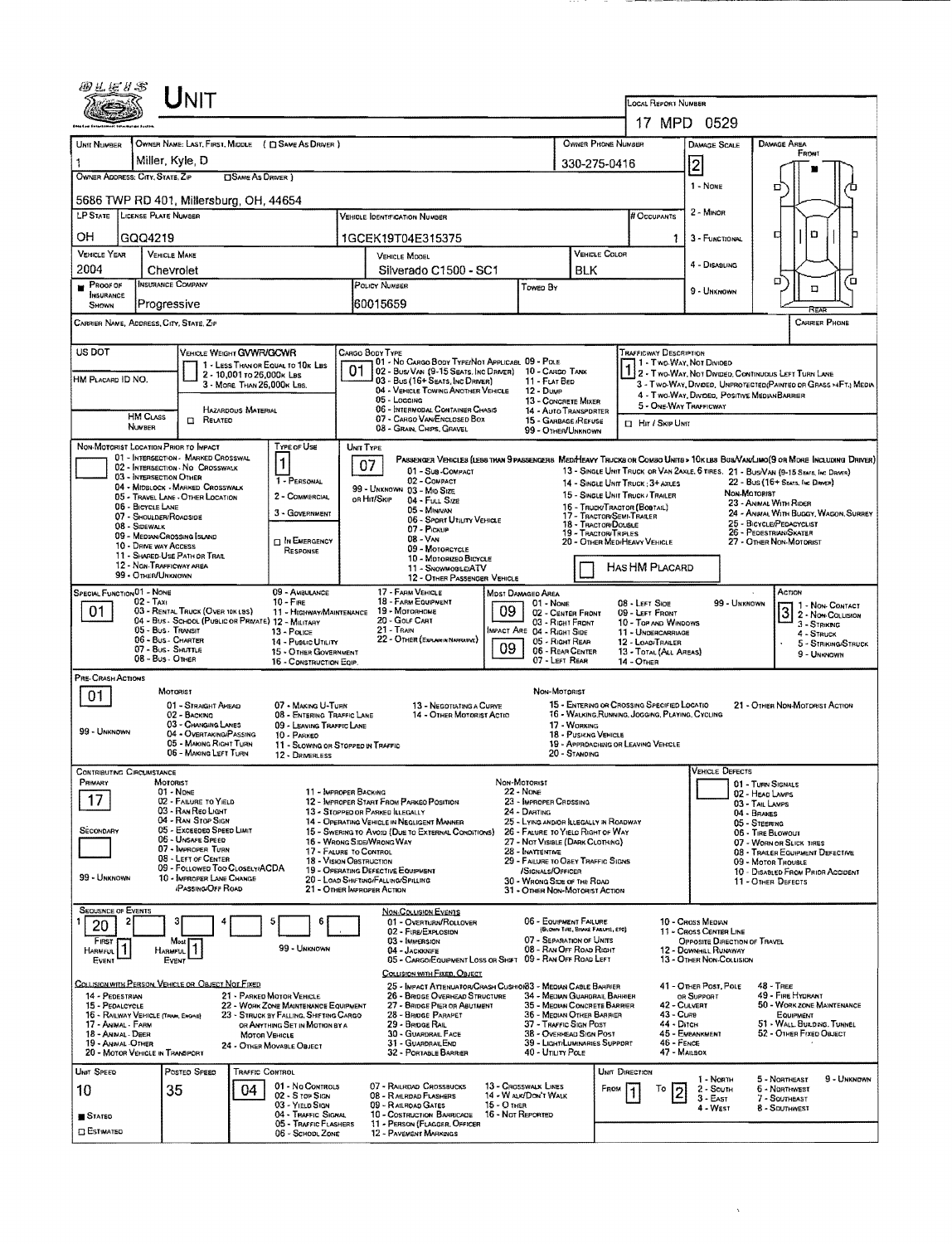| <b>LOCAL REPORT NUMBER</b><br>17 MPD<br>0529<br><b>OWNER PHONE NUMBER</b><br>OWNER NAME: LAST, FIRST, MIDDLE ( C SAME AS DRIVER )<br>DAMAGE AREA<br><b>UNIT NUMBER</b><br>DAMAGE SCALE<br>FRONT<br>Kline, Mary, A<br>$\overline{c}$<br>2<br>330-893-4574<br>п<br>OWNER ADDRESS: CITY, STATE, ZIP<br><b>COME AS DRIVER</b> )<br>1 - None<br>□<br>4805 TWP RD 366 Unit 202, Millersburg, OH, 44654<br>2 - MINOR<br>LP STATE LICENSE PLATE NUMBER<br><b>HOCCUPANTS</b><br><b>VEHICLE IDENTIFICATION NUMBER</b><br>□<br>□<br>OН<br>GYZ3981<br>2D4RN4DG2BR714909<br>3 - FUNCTIDNAL<br>2<br><b>VEHICLE YEAR</b><br><b>VEHICLE COLDR</b><br><b>VEHICLE MAKE</b><br><b>VEHICLE MODEL</b><br>4 - DISABLING<br>2011<br>Grand Caravan<br>GRY<br>Dodge<br>о<br>ם<br>INSURANCE COMPANY<br>PROOF OF<br>POLICY NUMBER<br>Towed By<br>9 - Unknown<br><b>INSURANCE</b><br>1194<br>Mennonite Motorist<br><b>SHOWN</b><br>CARRIER NAME, ADDRESS, CITY, STATE, ZIP<br><b>CARRIER PHONE</b><br>US DOT<br><b>VEHICLE WEIGHT GVWR/GCWR</b><br>TRAFFICWAY DESCRIPTION<br>Cargo Body Type<br>01 - No CARGO BODY TYPE/NOT APPLICABL 09 - POLE<br>11 - Two Way, Not Divided<br>1 - LESS THAN OR EQUAL TO 10K LBS<br>01<br>02 - Bus/Van (9-15 Seats, Inc Driver)<br>10 - CARGO TANK<br>2 - Two-WAY, NOT DIVIDED, CONTINUOUS LEFT TURN LANE<br>2 - 10,001 To 26,000 K LBS<br>HM PLACARO ID NO.<br>03 - Bus (16+ Seats, Inc Driver)<br>11 - Flat Bed<br>3 - Two-WAY, DIVIDED, UNPRDTECTED(PAINTED OR GRASS >4FT.) MEDIA<br>3 - MORE THAN 26,000K LBS.<br>04 - VEHICLE TOWING ANOTHER VEHICLE<br>12 - Dump<br>4 - Two WAY, DIVIDED, POSITIVE MEDIAN BARRIER<br>05 - Locging<br>13 - CONCRETE MIXER<br>5 - ONE-WAY TRAFFICWAY<br>06 - INTERMODAL CONTAINER CHASIS<br><b>HAZARDOUS MATERIAL</b><br>14 - AUTO TRANSPORTER<br><b>HM CLASS</b><br>07 - CARGO VAN ENCLOSED BOX<br>RELATED<br>0<br>15 - GARBAGE / REFUSE<br><b>FT</b> Hit / Skip Unit<br><b>NUMBER</b><br>08 - GRAIN, CHIPS, GRAVEL<br>99 - OTHER/UNKNOWN<br>NON-MOTORIST LOCATION PRIOR TO IMPACT<br>Type or Use<br>UNIT TYPE<br>01 - INTERSECTION - MARKED CROSSWAL<br>PASSENGER VEHICLES (LESS THAN 9 PASSENGERS MED/HEAVY TRUCKS OR COMBO UNITS > 10K LBS BUS/VAWLIMO (9 OR MORE INCLUDING DRIVER)<br>05<br>02 - INTERSECTION - NO CROSSWALK<br>01 - SUB COMPACT<br>13 - SINGLE UNIT TRUCK OR VAN 2AXLE, 6 TIRES 21 - BUS/VAN (9-15 SEATS, INC DRIVER)<br>03 - INTERSECTION OTHER<br>02 - COMPACT<br>1 - PERSONAL<br>22 - Bus (16+ Sears, Inc Dreven)<br>14 - SINGLE UNIT TRUCK : 3+ AXLES<br>04 - MIOBLOCK - MARKEO CROSSWALK<br>99 - UNKNOWN 03 - MIO SIZE<br>NON-MOTORIST<br>15 - SINGLE UNIT TRUCK / TRALER<br>2 - COMMERCIAL<br>05 - TRAVEL LANE - OTHER LOCATION<br>ов Ніт/Sкір<br>04 - FULL SIZE<br>23 - ANIMAL WITH RIDER<br>06 - BICYCLE LANE<br>16 - TRUCK/TRACTOR (BOBTAIL)<br>05 - Minivan<br>3 - GOVERNMENT<br>24 - ANIMAL WITH BUGGY, WAGON, SURREY<br>17 - TRACTOR/SEMI-TRAILER<br>07 - SHOULDER/ROADSIDE<br>06 - SPORT UTILITY VEHICLE<br>25 - BICYCLE/PEDACYCLIST<br>18 - TRACTOR/DOUBLE<br>08 - Sidewalk<br>07 - Pickup<br>26 - PEDESTRIAN/SKATER<br>19 - TRACTOR/TRIPLES<br>09 - MEDIAN/CROSSING ISLANO<br>$08 - V_{AN}$<br><b>T IN EMERGENCY</b><br>20 - OTHER MED/HEAVY VEHICLE<br>27 - OTHER NON-MOTORIST<br>10 - DRME WAY ACCESS<br>09 - MOTORCYCLE<br>RESPONSE<br>11 - SHARED-USE PATH OR TRAIL<br>10 - MOTORIZED BICYCLE<br>12 - NON-TRAFFICWAY AREA<br>Has HM Placard<br>11 - SNOWMOBILEATV<br>99 - OTHER/UNKNOWN<br>12 - OTHER PASSENGER VEHICLE<br><b>SPECIAL FUNCTIONO1 - NONE</b><br>17 - FARM VEHICLE<br>ACTION<br>09 - AMBULANCE<br>MOST DAMAGED AREA<br>02 - TAXI<br><b>10 - FIRE</b><br>18 - FARM EQUIPMENT<br>$01 - None$<br>08 - LEFT SIDE<br>99 - UNKNOWN<br>1 - Non-CONTACT<br>4 2 - NON-COLLISION<br>01<br>01<br>03 - RENTAL TRUCK (OVER 10KL8S)<br>19 - Мотояноме<br>11 - HIGHWAY/MAINTENANCE<br>02 - CENTER FRONT<br>09 - LEFT FRONT<br>04 - Bus - SCHOOL (PUBLIC OR PRIVATE) 12 - MILITARY<br>20 - GOLF CART<br>03 - RIGHT FRONT<br>10 - TOP AND WINDOWS<br>05 - Bus - Transit<br><b>21 - TRAIN</b><br>MPACT ARE 04 - RIGHT SIDE<br>13 - Pouce<br>11 - UNDERCARRIAGE<br>4 - STRUCK<br>22 - OTHER (EXPLANIN NARRATIVE)<br>06 - Bus - Charter<br>14 - Pusuc UTILITY<br>05 - Right Rear<br>12 - LOAD/TRAILER<br>5 - STRIKING/STRUCK<br>06<br>07 - Bus - SHUTTLE<br>06 - REAR CENTER<br>15 - OTHER GOVERNMENT<br>13 - TOTAL (ALL AREAS)<br>9 - UNKNOWN<br>08 - Bus. OTHER<br>07 - LEFT REAR<br>16 - CONSTRUCTION EOIP.<br>14 - OTHER<br>PRE- CRASH ACTIONS<br><b>MOTORIST</b><br>NON-MOTORIST<br>11<br>15 - ENTERING OR CROSSING SPECIFIED LOCATIO<br>01 - STRAIGHT AHEAD<br>07 - MAKING U-TURN<br>21 - OTHER NON-MOTORIST ACTION<br>13 - NEGOTIATING A CURVE<br>02 - BACKING<br>08 - ENTERING TRAFFIC LANE<br>14 - OTHER MOTORIST ACTIO<br>16 - WALKING RUNNING, JOGGINO, PLAYING, CYCLING<br>03 - CHANGING LANES<br>09 - LEAVING TRAFFIC LANE<br>17 - WORKING<br>99 - UNKNOWN<br>04 - OVERTAKING/PASSING<br>18 - PUSHING VEHICLE<br>10 - PARKED<br>05 - MAKING RIGHT TURN<br>19 - APPROACHING OR LEAVING VEHICLE<br>11 - SLOWING OR STOPPEO IN TRAFFIC<br>06 - MAKING LEFT TURN<br>20 - STANDING<br>12 - DRIVERLESS<br><b>VEHICLE DEFECTS</b><br><b>CONTRIBUTING CIRCUMSTANCE</b><br>NON-MOTORIST<br>PRIMARY<br>MOTORIST<br>01 - TURN SIGNALS<br>$01 - None$<br>11 - IMPROPER BACKING<br><b>22 - NONE</b><br>02 - HEAD LAMPS<br>01<br>02 - FAILURE TO YIELD<br>12 - IMPROPER START FROM PARKED POSITION<br>23 - IMPROPER CROSSING<br>03 - TAIL LAMPS<br>03 - RAN RED LIGHT<br>24 - DARTING<br>13 - STOPPED OR PARKED LLEGALLY<br>04 - BRAKES<br>04 - RAN STOP SIGN<br>25 - LYING AND/OR LILEGALLY IN ROAOWAY<br>14 - OPERATING VEHICLE IN NEGLIGENT MANNER<br>05 - STEERING<br>05 - Exceepeo Speep Limit<br><b>SECONDARY</b><br>15 - SWERING TO AVOID (DUE TO EXTERNAL CONDITIONS)<br>26 - FALURE TO YIELD RIGHT OF WAY<br>06 - TIRE BLOWOUT<br>06 - UNSAFE SPEED<br>16 - WRONG SIDE/WRONG WAY<br>27 - NOT VISIBLE (DARK CLOTHING)<br>07 - WORN OR SLICK TIRES<br>07 - IMPROPER TURN<br>28 - INATTENTIVE<br>17 - FALURE TO CONTROL<br>08 - TRAILER EQUIPMENT DEFECTIVE<br>08 - LEFT OF CENTER<br>18 - VISION OBSTRUCTION<br>29 - FAILURE TO OBEY TRAFFIC SIGNS<br>09 - MOTOR TROUBLE<br>09 - FOLLOWED TOO CLOSELY/ACDA<br>19 - OPERATING DEFECTIVE EQUIPMENT<br>/SIGNALS/OFFICER<br>10 - DISABLED FROM PRIOR ACCIDENT<br>99 - UNKNOWN<br>10 - IMPROPER LANE CHANGE<br>20 - LOAD SHIFTING/FALLING/SPILLING<br>30 - WRONG SIDE OF THE ROAD<br>11 - OTHER DEFECTS<br><b>/PASSING/OFF ROAD</b><br>21 - OTHER IMPROPER AGTION<br>31 - OTHER NON-MOTORIST ACTION<br><b>SEQUENCE OF EVENTS</b><br><b>NON-COLLISION EVENTS</b><br>06 - EQUIPMENT FAILURE<br>5<br>6<br>01 - OVERTURN/ROLLOVER<br>10 - Cross Meorn<br>з<br>20<br>(BLOWN TIRE, BRAKE FAILURE, ETC)<br>02 - FIRE/EXPLOSION<br>11 - Cross Center Line<br>07 - SEPARATION OF UNITS<br>03 - IMMERSION<br><b>OPPOSITE DIRECTION OF TRAVEL</b><br>FIRST<br>Most<br>99 - Unknown<br>08 - RAN OFF ROAD RIGHT<br>04 - JACKKNIFE<br>12 - DOWNHILL RUNAWAY<br><b>HARMFUL</b><br><b>HARMFUL</b><br>09 - RAN OFF ROAD LEFT<br>05 - CARGO/EOUIPMENT LOSS OR SHIFT<br>13 - OTHER NON-COLLISION<br>EVENT<br>EVENT<br>COLLISION WITH FIXED, OBJECT<br>COLLISION WITH PERSON, VEHICLE OR OBJECT NOT FIXED<br>41 - OTHER POST, POLE<br><b>48 - TREE</b><br>25 - IMPACT ATTENUATOR/CRASH CUSHION33 - MEDIAN CABLE BARRIER<br>14 - PEOESTRIAN<br>21 - PARKED MOTOR VEHICLE<br>26 - BRIDGE OVERHEAD STRUCTURE<br>34 - MEDIAN GUARDRAIL BARRIER<br>OR SUPPORT<br>49 - FIRE HYDRANT<br>15 - PEOALCYCLE<br>22 - WORK ZONE MAINTENANCE EQUIPMENT<br>27 - BRIDGE PIER OR ABUTMENT<br>35 - MEOIAN CONCRETE BARRIER<br>42 - CULVERT<br>50 - WORK ZONE MAINTENANCE<br>16 - RAILWAY VEHICLE (TRAIN, ENGINE)<br>23 - STRUCK BY FALLING, SHIFTING CARGO<br>28 - BROGE PARAPET<br>36 - MEOIAN OTHER BARRIER<br>43 - Curs<br>EQUIPMENT<br>17 - ANIMAL - FARM<br>29 - BRIDGE RAIL<br>37 - TRAFFIC SIGN POST<br>44 - Опсн<br>51 - WALL, BUILDING, TUNNEL<br>OR ANYTHING SET IN MOTION BY A<br>18 - ANIMAL - DEER<br>30 - GUARDRAIL FACE<br>38 - OVERHEAD SIGN POST<br>45 - Емванкмент<br>52 - OTHER FIXED OBJECT<br><b>MOTOR VEHICLE</b><br>19 - ANIMAL -OTHER<br>31 - GUARDRAILEND<br>39 - LIGHT/LUMINARIES SUPPORT<br>46 - FENCE<br>24 - OTHER MOVABLE OBJECT<br>20 - MOTOR VEHICLE IN TRANSPORT<br>32 - PORTABLE BARRIER<br>40 - UTILITY POLE<br>47 - MAILBOX<br><b>TRAFFIC CONTROL</b><br>UNIT SPEED<br>POSTEO SPEED<br>UNIT DIRECTION<br>5 - NORTHEAST<br>9 - UNKNOWN<br>1 - North<br>01 - No CONTROLS<br>07 - RAILROAD CROSSBUCKS<br>13 - Crosswalk LINES<br>35<br>6 - NORTHWEST<br>0<br>04<br>From<br>2 - South<br>To<br>02 - S TOP SIGN<br>14 - WALK/DON'T WALK<br>08 - RAILROAD FLASHERS<br>$3 - EAST$<br>7 - SOUTHEAST<br>03 - YIELD SIGN<br>15 - 0 THER<br>09 - RAILROAD GATES<br>4 - WEST<br>8 - Southwest<br>04 - TRAFFIC SIGNAL<br>16 - Not Reported<br>10 - Costruction Barricade |               | UNIT |  |  |  |  |  |  |  |  |  |  |  |
|----------------------------------------------------------------------------------------------------------------------------------------------------------------------------------------------------------------------------------------------------------------------------------------------------------------------------------------------------------------------------------------------------------------------------------------------------------------------------------------------------------------------------------------------------------------------------------------------------------------------------------------------------------------------------------------------------------------------------------------------------------------------------------------------------------------------------------------------------------------------------------------------------------------------------------------------------------------------------------------------------------------------------------------------------------------------------------------------------------------------------------------------------------------------------------------------------------------------------------------------------------------------------------------------------------------------------------------------------------------------------------------------------------------------------------------------------------------------------------------------------------------------------------------------------------------------------------------------------------------------------------------------------------------------------------------------------------------------------------------------------------------------------------------------------------------------------------------------------------------------------------------------------------------------------------------------------------------------------------------------------------------------------------------------------------------------------------------------------------------------------------------------------------------------------------------------------------------------------------------------------------------------------------------------------------------------------------------------------------------------------------------------------------------------------------------------------------------------------------------------------------------------------------------------------------------------------------------------------------------------------------------------------------------------------------------------------------------------------------------------------------------------------------------------------------------------------------------------------------------------------------------------------------------------------------------------------------------------------------------------------------------------------------------------------------------------------------------------------------------------------------------------------------------------------------------------------------------------------------------------------------------------------------------------------------------------------------------------------------------------------------------------------------------------------------------------------------------------------------------------------------------------------------------------------------------------------------------------------------------------------------------------------------------------------------------------------------------------------------------------------------------------------------------------------------------------------------------------------------------------------------------------------------------------------------------------------------------------------------------------------------------------------------------------------------------------------------------------------------------------------------------------------------------------------------------------------------------------------------------------------------------------------------------------------------------------------------------------------------------------------------------------------------------------------------------------------------------------------------------------------------------------------------------------------------------------------------------------------------------------------------------------------------------------------------------------------------------------------------------------------------------------------------------------------------------------------------------------------------------------------------------------------------------------------------------------------------------------------------------------------------------------------------------------------------------------------------------------------------------------------------------------------------------------------------------------------------------------------------------------------------------------------------------------------------------------------------------------------------------------------------------------------------------------------------------------------------------------------------------------------------------------------------------------------------------------------------------------------------------------------------------------------------------------------------------------------------------------------------------------------------------------------------------------------------------------------------------------------------------------------------------------------------------------------------------------------------------------------------------------------------------------------------------------------------------------------------------------------------------------------------------------------------------------------------------------------------------------------------------------------------------------------------------------------------------------------------------------------------------------------------------------------------------------------------------------------------------------------------------------------------------------------------------------------------------------------------------------------------------------------------------------------------------------------------------------------------------------------------------------------------------------------------------------------------------------------------------------------------------------------------------------------------------------------------------------------------------------------------------------------------------------------------------------------------------------------------------------------------------------------------------------------------------------------------------------------------------------------------------------------------------------------------------------------------------------------------------------------------------------------------------------------------------------------------------------------------------------------------------------------------------------------------------------------------------------------------------------------------------------------------------------------------------------------------------------------------------------------------------------------------------------------------------------------------------------------------------------------------------------------------------------------------------------------------------------------------------------------------------------------------------------------------------------------------------------------------------------------------------------------------------------------------------------------------------------------------------------------------------------------------------------------------------------------------------------------------------------------------------------------------------------------------------------------------------------------------------------------------------------------------------------------------------------------------------------------------------------------------------------------------------------------------------------------------------------------------------------------------------------------------------------------------------------------------------------------------------------------------------------------------------------------------------------------------------------------------------------------------------|---------------|------|--|--|--|--|--|--|--|--|--|--|--|
|                                                                                                                                                                                                                                                                                                                                                                                                                                                                                                                                                                                                                                                                                                                                                                                                                                                                                                                                                                                                                                                                                                                                                                                                                                                                                                                                                                                                                                                                                                                                                                                                                                                                                                                                                                                                                                                                                                                                                                                                                                                                                                                                                                                                                                                                                                                                                                                                                                                                                                                                                                                                                                                                                                                                                                                                                                                                                                                                                                                                                                                                                                                                                                                                                                                                                                                                                                                                                                                                                                                                                                                                                                                                                                                                                                                                                                                                                                                                                                                                                                                                                                                                                                                                                                                                                                                                                                                                                                                                                                                                                                                                                                                                                                                                                                                                                                                                                                                                                                                                                                                                                                                                                                                                                                                                                                                                                                                                                                                                                                                                                                                                                                                                                                                                                                                                                                                                                                                                                                                                                                                                                                                                                                                                                                                                                                                                                                                                                                                                                                                                                                                                                                                                                                                                                                                                                                                                                                                                                                                                                                                                                                                                                                                                                                                                                                                                                                                                                                                                                                                                                                                                                                                                                                                                                                                                                                                                                                                                                                                                                                                                                                                                                                                                                                                                                                                                                                                                                                                                                                                                                                                                                                                                                                                                                                                                                                                                                                                                                                                        |               |      |  |  |  |  |  |  |  |  |  |  |  |
|                                                                                                                                                                                                                                                                                                                                                                                                                                                                                                                                                                                                                                                                                                                                                                                                                                                                                                                                                                                                                                                                                                                                                                                                                                                                                                                                                                                                                                                                                                                                                                                                                                                                                                                                                                                                                                                                                                                                                                                                                                                                                                                                                                                                                                                                                                                                                                                                                                                                                                                                                                                                                                                                                                                                                                                                                                                                                                                                                                                                                                                                                                                                                                                                                                                                                                                                                                                                                                                                                                                                                                                                                                                                                                                                                                                                                                                                                                                                                                                                                                                                                                                                                                                                                                                                                                                                                                                                                                                                                                                                                                                                                                                                                                                                                                                                                                                                                                                                                                                                                                                                                                                                                                                                                                                                                                                                                                                                                                                                                                                                                                                                                                                                                                                                                                                                                                                                                                                                                                                                                                                                                                                                                                                                                                                                                                                                                                                                                                                                                                                                                                                                                                                                                                                                                                                                                                                                                                                                                                                                                                                                                                                                                                                                                                                                                                                                                                                                                                                                                                                                                                                                                                                                                                                                                                                                                                                                                                                                                                                                                                                                                                                                                                                                                                                                                                                                                                                                                                                                                                                                                                                                                                                                                                                                                                                                                                                                                                                                                                                        |               |      |  |  |  |  |  |  |  |  |  |  |  |
|                                                                                                                                                                                                                                                                                                                                                                                                                                                                                                                                                                                                                                                                                                                                                                                                                                                                                                                                                                                                                                                                                                                                                                                                                                                                                                                                                                                                                                                                                                                                                                                                                                                                                                                                                                                                                                                                                                                                                                                                                                                                                                                                                                                                                                                                                                                                                                                                                                                                                                                                                                                                                                                                                                                                                                                                                                                                                                                                                                                                                                                                                                                                                                                                                                                                                                                                                                                                                                                                                                                                                                                                                                                                                                                                                                                                                                                                                                                                                                                                                                                                                                                                                                                                                                                                                                                                                                                                                                                                                                                                                                                                                                                                                                                                                                                                                                                                                                                                                                                                                                                                                                                                                                                                                                                                                                                                                                                                                                                                                                                                                                                                                                                                                                                                                                                                                                                                                                                                                                                                                                                                                                                                                                                                                                                                                                                                                                                                                                                                                                                                                                                                                                                                                                                                                                                                                                                                                                                                                                                                                                                                                                                                                                                                                                                                                                                                                                                                                                                                                                                                                                                                                                                                                                                                                                                                                                                                                                                                                                                                                                                                                                                                                                                                                                                                                                                                                                                                                                                                                                                                                                                                                                                                                                                                                                                                                                                                                                                                                                                        |               |      |  |  |  |  |  |  |  |  |  |  |  |
|                                                                                                                                                                                                                                                                                                                                                                                                                                                                                                                                                                                                                                                                                                                                                                                                                                                                                                                                                                                                                                                                                                                                                                                                                                                                                                                                                                                                                                                                                                                                                                                                                                                                                                                                                                                                                                                                                                                                                                                                                                                                                                                                                                                                                                                                                                                                                                                                                                                                                                                                                                                                                                                                                                                                                                                                                                                                                                                                                                                                                                                                                                                                                                                                                                                                                                                                                                                                                                                                                                                                                                                                                                                                                                                                                                                                                                                                                                                                                                                                                                                                                                                                                                                                                                                                                                                                                                                                                                                                                                                                                                                                                                                                                                                                                                                                                                                                                                                                                                                                                                                                                                                                                                                                                                                                                                                                                                                                                                                                                                                                                                                                                                                                                                                                                                                                                                                                                                                                                                                                                                                                                                                                                                                                                                                                                                                                                                                                                                                                                                                                                                                                                                                                                                                                                                                                                                                                                                                                                                                                                                                                                                                                                                                                                                                                                                                                                                                                                                                                                                                                                                                                                                                                                                                                                                                                                                                                                                                                                                                                                                                                                                                                                                                                                                                                                                                                                                                                                                                                                                                                                                                                                                                                                                                                                                                                                                                                                                                                                                                        |               |      |  |  |  |  |  |  |  |  |  |  |  |
|                                                                                                                                                                                                                                                                                                                                                                                                                                                                                                                                                                                                                                                                                                                                                                                                                                                                                                                                                                                                                                                                                                                                                                                                                                                                                                                                                                                                                                                                                                                                                                                                                                                                                                                                                                                                                                                                                                                                                                                                                                                                                                                                                                                                                                                                                                                                                                                                                                                                                                                                                                                                                                                                                                                                                                                                                                                                                                                                                                                                                                                                                                                                                                                                                                                                                                                                                                                                                                                                                                                                                                                                                                                                                                                                                                                                                                                                                                                                                                                                                                                                                                                                                                                                                                                                                                                                                                                                                                                                                                                                                                                                                                                                                                                                                                                                                                                                                                                                                                                                                                                                                                                                                                                                                                                                                                                                                                                                                                                                                                                                                                                                                                                                                                                                                                                                                                                                                                                                                                                                                                                                                                                                                                                                                                                                                                                                                                                                                                                                                                                                                                                                                                                                                                                                                                                                                                                                                                                                                                                                                                                                                                                                                                                                                                                                                                                                                                                                                                                                                                                                                                                                                                                                                                                                                                                                                                                                                                                                                                                                                                                                                                                                                                                                                                                                                                                                                                                                                                                                                                                                                                                                                                                                                                                                                                                                                                                                                                                                                                                        |               |      |  |  |  |  |  |  |  |  |  |  |  |
|                                                                                                                                                                                                                                                                                                                                                                                                                                                                                                                                                                                                                                                                                                                                                                                                                                                                                                                                                                                                                                                                                                                                                                                                                                                                                                                                                                                                                                                                                                                                                                                                                                                                                                                                                                                                                                                                                                                                                                                                                                                                                                                                                                                                                                                                                                                                                                                                                                                                                                                                                                                                                                                                                                                                                                                                                                                                                                                                                                                                                                                                                                                                                                                                                                                                                                                                                                                                                                                                                                                                                                                                                                                                                                                                                                                                                                                                                                                                                                                                                                                                                                                                                                                                                                                                                                                                                                                                                                                                                                                                                                                                                                                                                                                                                                                                                                                                                                                                                                                                                                                                                                                                                                                                                                                                                                                                                                                                                                                                                                                                                                                                                                                                                                                                                                                                                                                                                                                                                                                                                                                                                                                                                                                                                                                                                                                                                                                                                                                                                                                                                                                                                                                                                                                                                                                                                                                                                                                                                                                                                                                                                                                                                                                                                                                                                                                                                                                                                                                                                                                                                                                                                                                                                                                                                                                                                                                                                                                                                                                                                                                                                                                                                                                                                                                                                                                                                                                                                                                                                                                                                                                                                                                                                                                                                                                                                                                                                                                                                                                        |               |      |  |  |  |  |  |  |  |  |  |  |  |
|                                                                                                                                                                                                                                                                                                                                                                                                                                                                                                                                                                                                                                                                                                                                                                                                                                                                                                                                                                                                                                                                                                                                                                                                                                                                                                                                                                                                                                                                                                                                                                                                                                                                                                                                                                                                                                                                                                                                                                                                                                                                                                                                                                                                                                                                                                                                                                                                                                                                                                                                                                                                                                                                                                                                                                                                                                                                                                                                                                                                                                                                                                                                                                                                                                                                                                                                                                                                                                                                                                                                                                                                                                                                                                                                                                                                                                                                                                                                                                                                                                                                                                                                                                                                                                                                                                                                                                                                                                                                                                                                                                                                                                                                                                                                                                                                                                                                                                                                                                                                                                                                                                                                                                                                                                                                                                                                                                                                                                                                                                                                                                                                                                                                                                                                                                                                                                                                                                                                                                                                                                                                                                                                                                                                                                                                                                                                                                                                                                                                                                                                                                                                                                                                                                                                                                                                                                                                                                                                                                                                                                                                                                                                                                                                                                                                                                                                                                                                                                                                                                                                                                                                                                                                                                                                                                                                                                                                                                                                                                                                                                                                                                                                                                                                                                                                                                                                                                                                                                                                                                                                                                                                                                                                                                                                                                                                                                                                                                                                                                                        |               |      |  |  |  |  |  |  |  |  |  |  |  |
|                                                                                                                                                                                                                                                                                                                                                                                                                                                                                                                                                                                                                                                                                                                                                                                                                                                                                                                                                                                                                                                                                                                                                                                                                                                                                                                                                                                                                                                                                                                                                                                                                                                                                                                                                                                                                                                                                                                                                                                                                                                                                                                                                                                                                                                                                                                                                                                                                                                                                                                                                                                                                                                                                                                                                                                                                                                                                                                                                                                                                                                                                                                                                                                                                                                                                                                                                                                                                                                                                                                                                                                                                                                                                                                                                                                                                                                                                                                                                                                                                                                                                                                                                                                                                                                                                                                                                                                                                                                                                                                                                                                                                                                                                                                                                                                                                                                                                                                                                                                                                                                                                                                                                                                                                                                                                                                                                                                                                                                                                                                                                                                                                                                                                                                                                                                                                                                                                                                                                                                                                                                                                                                                                                                                                                                                                                                                                                                                                                                                                                                                                                                                                                                                                                                                                                                                                                                                                                                                                                                                                                                                                                                                                                                                                                                                                                                                                                                                                                                                                                                                                                                                                                                                                                                                                                                                                                                                                                                                                                                                                                                                                                                                                                                                                                                                                                                                                                                                                                                                                                                                                                                                                                                                                                                                                                                                                                                                                                                                                                                        |               |      |  |  |  |  |  |  |  |  |  |  |  |
|                                                                                                                                                                                                                                                                                                                                                                                                                                                                                                                                                                                                                                                                                                                                                                                                                                                                                                                                                                                                                                                                                                                                                                                                                                                                                                                                                                                                                                                                                                                                                                                                                                                                                                                                                                                                                                                                                                                                                                                                                                                                                                                                                                                                                                                                                                                                                                                                                                                                                                                                                                                                                                                                                                                                                                                                                                                                                                                                                                                                                                                                                                                                                                                                                                                                                                                                                                                                                                                                                                                                                                                                                                                                                                                                                                                                                                                                                                                                                                                                                                                                                                                                                                                                                                                                                                                                                                                                                                                                                                                                                                                                                                                                                                                                                                                                                                                                                                                                                                                                                                                                                                                                                                                                                                                                                                                                                                                                                                                                                                                                                                                                                                                                                                                                                                                                                                                                                                                                                                                                                                                                                                                                                                                                                                                                                                                                                                                                                                                                                                                                                                                                                                                                                                                                                                                                                                                                                                                                                                                                                                                                                                                                                                                                                                                                                                                                                                                                                                                                                                                                                                                                                                                                                                                                                                                                                                                                                                                                                                                                                                                                                                                                                                                                                                                                                                                                                                                                                                                                                                                                                                                                                                                                                                                                                                                                                                                                                                                                                                                        |               |      |  |  |  |  |  |  |  |  |  |  |  |
|                                                                                                                                                                                                                                                                                                                                                                                                                                                                                                                                                                                                                                                                                                                                                                                                                                                                                                                                                                                                                                                                                                                                                                                                                                                                                                                                                                                                                                                                                                                                                                                                                                                                                                                                                                                                                                                                                                                                                                                                                                                                                                                                                                                                                                                                                                                                                                                                                                                                                                                                                                                                                                                                                                                                                                                                                                                                                                                                                                                                                                                                                                                                                                                                                                                                                                                                                                                                                                                                                                                                                                                                                                                                                                                                                                                                                                                                                                                                                                                                                                                                                                                                                                                                                                                                                                                                                                                                                                                                                                                                                                                                                                                                                                                                                                                                                                                                                                                                                                                                                                                                                                                                                                                                                                                                                                                                                                                                                                                                                                                                                                                                                                                                                                                                                                                                                                                                                                                                                                                                                                                                                                                                                                                                                                                                                                                                                                                                                                                                                                                                                                                                                                                                                                                                                                                                                                                                                                                                                                                                                                                                                                                                                                                                                                                                                                                                                                                                                                                                                                                                                                                                                                                                                                                                                                                                                                                                                                                                                                                                                                                                                                                                                                                                                                                                                                                                                                                                                                                                                                                                                                                                                                                                                                                                                                                                                                                                                                                                                                                        |               |      |  |  |  |  |  |  |  |  |  |  |  |
|                                                                                                                                                                                                                                                                                                                                                                                                                                                                                                                                                                                                                                                                                                                                                                                                                                                                                                                                                                                                                                                                                                                                                                                                                                                                                                                                                                                                                                                                                                                                                                                                                                                                                                                                                                                                                                                                                                                                                                                                                                                                                                                                                                                                                                                                                                                                                                                                                                                                                                                                                                                                                                                                                                                                                                                                                                                                                                                                                                                                                                                                                                                                                                                                                                                                                                                                                                                                                                                                                                                                                                                                                                                                                                                                                                                                                                                                                                                                                                                                                                                                                                                                                                                                                                                                                                                                                                                                                                                                                                                                                                                                                                                                                                                                                                                                                                                                                                                                                                                                                                                                                                                                                                                                                                                                                                                                                                                                                                                                                                                                                                                                                                                                                                                                                                                                                                                                                                                                                                                                                                                                                                                                                                                                                                                                                                                                                                                                                                                                                                                                                                                                                                                                                                                                                                                                                                                                                                                                                                                                                                                                                                                                                                                                                                                                                                                                                                                                                                                                                                                                                                                                                                                                                                                                                                                                                                                                                                                                                                                                                                                                                                                                                                                                                                                                                                                                                                                                                                                                                                                                                                                                                                                                                                                                                                                                                                                                                                                                                                                        |               |      |  |  |  |  |  |  |  |  |  |  |  |
|                                                                                                                                                                                                                                                                                                                                                                                                                                                                                                                                                                                                                                                                                                                                                                                                                                                                                                                                                                                                                                                                                                                                                                                                                                                                                                                                                                                                                                                                                                                                                                                                                                                                                                                                                                                                                                                                                                                                                                                                                                                                                                                                                                                                                                                                                                                                                                                                                                                                                                                                                                                                                                                                                                                                                                                                                                                                                                                                                                                                                                                                                                                                                                                                                                                                                                                                                                                                                                                                                                                                                                                                                                                                                                                                                                                                                                                                                                                                                                                                                                                                                                                                                                                                                                                                                                                                                                                                                                                                                                                                                                                                                                                                                                                                                                                                                                                                                                                                                                                                                                                                                                                                                                                                                                                                                                                                                                                                                                                                                                                                                                                                                                                                                                                                                                                                                                                                                                                                                                                                                                                                                                                                                                                                                                                                                                                                                                                                                                                                                                                                                                                                                                                                                                                                                                                                                                                                                                                                                                                                                                                                                                                                                                                                                                                                                                                                                                                                                                                                                                                                                                                                                                                                                                                                                                                                                                                                                                                                                                                                                                                                                                                                                                                                                                                                                                                                                                                                                                                                                                                                                                                                                                                                                                                                                                                                                                                                                                                                                                                        |               |      |  |  |  |  |  |  |  |  |  |  |  |
|                                                                                                                                                                                                                                                                                                                                                                                                                                                                                                                                                                                                                                                                                                                                                                                                                                                                                                                                                                                                                                                                                                                                                                                                                                                                                                                                                                                                                                                                                                                                                                                                                                                                                                                                                                                                                                                                                                                                                                                                                                                                                                                                                                                                                                                                                                                                                                                                                                                                                                                                                                                                                                                                                                                                                                                                                                                                                                                                                                                                                                                                                                                                                                                                                                                                                                                                                                                                                                                                                                                                                                                                                                                                                                                                                                                                                                                                                                                                                                                                                                                                                                                                                                                                                                                                                                                                                                                                                                                                                                                                                                                                                                                                                                                                                                                                                                                                                                                                                                                                                                                                                                                                                                                                                                                                                                                                                                                                                                                                                                                                                                                                                                                                                                                                                                                                                                                                                                                                                                                                                                                                                                                                                                                                                                                                                                                                                                                                                                                                                                                                                                                                                                                                                                                                                                                                                                                                                                                                                                                                                                                                                                                                                                                                                                                                                                                                                                                                                                                                                                                                                                                                                                                                                                                                                                                                                                                                                                                                                                                                                                                                                                                                                                                                                                                                                                                                                                                                                                                                                                                                                                                                                                                                                                                                                                                                                                                                                                                                                                                        |               |      |  |  |  |  |  |  |  |  |  |  |  |
|                                                                                                                                                                                                                                                                                                                                                                                                                                                                                                                                                                                                                                                                                                                                                                                                                                                                                                                                                                                                                                                                                                                                                                                                                                                                                                                                                                                                                                                                                                                                                                                                                                                                                                                                                                                                                                                                                                                                                                                                                                                                                                                                                                                                                                                                                                                                                                                                                                                                                                                                                                                                                                                                                                                                                                                                                                                                                                                                                                                                                                                                                                                                                                                                                                                                                                                                                                                                                                                                                                                                                                                                                                                                                                                                                                                                                                                                                                                                                                                                                                                                                                                                                                                                                                                                                                                                                                                                                                                                                                                                                                                                                                                                                                                                                                                                                                                                                                                                                                                                                                                                                                                                                                                                                                                                                                                                                                                                                                                                                                                                                                                                                                                                                                                                                                                                                                                                                                                                                                                                                                                                                                                                                                                                                                                                                                                                                                                                                                                                                                                                                                                                                                                                                                                                                                                                                                                                                                                                                                                                                                                                                                                                                                                                                                                                                                                                                                                                                                                                                                                                                                                                                                                                                                                                                                                                                                                                                                                                                                                                                                                                                                                                                                                                                                                                                                                                                                                                                                                                                                                                                                                                                                                                                                                                                                                                                                                                                                                                                                                        |               |      |  |  |  |  |  |  |  |  |  |  |  |
|                                                                                                                                                                                                                                                                                                                                                                                                                                                                                                                                                                                                                                                                                                                                                                                                                                                                                                                                                                                                                                                                                                                                                                                                                                                                                                                                                                                                                                                                                                                                                                                                                                                                                                                                                                                                                                                                                                                                                                                                                                                                                                                                                                                                                                                                                                                                                                                                                                                                                                                                                                                                                                                                                                                                                                                                                                                                                                                                                                                                                                                                                                                                                                                                                                                                                                                                                                                                                                                                                                                                                                                                                                                                                                                                                                                                                                                                                                                                                                                                                                                                                                                                                                                                                                                                                                                                                                                                                                                                                                                                                                                                                                                                                                                                                                                                                                                                                                                                                                                                                                                                                                                                                                                                                                                                                                                                                                                                                                                                                                                                                                                                                                                                                                                                                                                                                                                                                                                                                                                                                                                                                                                                                                                                                                                                                                                                                                                                                                                                                                                                                                                                                                                                                                                                                                                                                                                                                                                                                                                                                                                                                                                                                                                                                                                                                                                                                                                                                                                                                                                                                                                                                                                                                                                                                                                                                                                                                                                                                                                                                                                                                                                                                                                                                                                                                                                                                                                                                                                                                                                                                                                                                                                                                                                                                                                                                                                                                                                                                                                        |               |      |  |  |  |  |  |  |  |  |  |  |  |
|                                                                                                                                                                                                                                                                                                                                                                                                                                                                                                                                                                                                                                                                                                                                                                                                                                                                                                                                                                                                                                                                                                                                                                                                                                                                                                                                                                                                                                                                                                                                                                                                                                                                                                                                                                                                                                                                                                                                                                                                                                                                                                                                                                                                                                                                                                                                                                                                                                                                                                                                                                                                                                                                                                                                                                                                                                                                                                                                                                                                                                                                                                                                                                                                                                                                                                                                                                                                                                                                                                                                                                                                                                                                                                                                                                                                                                                                                                                                                                                                                                                                                                                                                                                                                                                                                                                                                                                                                                                                                                                                                                                                                                                                                                                                                                                                                                                                                                                                                                                                                                                                                                                                                                                                                                                                                                                                                                                                                                                                                                                                                                                                                                                                                                                                                                                                                                                                                                                                                                                                                                                                                                                                                                                                                                                                                                                                                                                                                                                                                                                                                                                                                                                                                                                                                                                                                                                                                                                                                                                                                                                                                                                                                                                                                                                                                                                                                                                                                                                                                                                                                                                                                                                                                                                                                                                                                                                                                                                                                                                                                                                                                                                                                                                                                                                                                                                                                                                                                                                                                                                                                                                                                                                                                                                                                                                                                                                                                                                                                                                        |               |      |  |  |  |  |  |  |  |  |  |  |  |
|                                                                                                                                                                                                                                                                                                                                                                                                                                                                                                                                                                                                                                                                                                                                                                                                                                                                                                                                                                                                                                                                                                                                                                                                                                                                                                                                                                                                                                                                                                                                                                                                                                                                                                                                                                                                                                                                                                                                                                                                                                                                                                                                                                                                                                                                                                                                                                                                                                                                                                                                                                                                                                                                                                                                                                                                                                                                                                                                                                                                                                                                                                                                                                                                                                                                                                                                                                                                                                                                                                                                                                                                                                                                                                                                                                                                                                                                                                                                                                                                                                                                                                                                                                                                                                                                                                                                                                                                                                                                                                                                                                                                                                                                                                                                                                                                                                                                                                                                                                                                                                                                                                                                                                                                                                                                                                                                                                                                                                                                                                                                                                                                                                                                                                                                                                                                                                                                                                                                                                                                                                                                                                                                                                                                                                                                                                                                                                                                                                                                                                                                                                                                                                                                                                                                                                                                                                                                                                                                                                                                                                                                                                                                                                                                                                                                                                                                                                                                                                                                                                                                                                                                                                                                                                                                                                                                                                                                                                                                                                                                                                                                                                                                                                                                                                                                                                                                                                                                                                                                                                                                                                                                                                                                                                                                                                                                                                                                                                                                                                                        |               |      |  |  |  |  |  |  |  |  |  |  |  |
|                                                                                                                                                                                                                                                                                                                                                                                                                                                                                                                                                                                                                                                                                                                                                                                                                                                                                                                                                                                                                                                                                                                                                                                                                                                                                                                                                                                                                                                                                                                                                                                                                                                                                                                                                                                                                                                                                                                                                                                                                                                                                                                                                                                                                                                                                                                                                                                                                                                                                                                                                                                                                                                                                                                                                                                                                                                                                                                                                                                                                                                                                                                                                                                                                                                                                                                                                                                                                                                                                                                                                                                                                                                                                                                                                                                                                                                                                                                                                                                                                                                                                                                                                                                                                                                                                                                                                                                                                                                                                                                                                                                                                                                                                                                                                                                                                                                                                                                                                                                                                                                                                                                                                                                                                                                                                                                                                                                                                                                                                                                                                                                                                                                                                                                                                                                                                                                                                                                                                                                                                                                                                                                                                                                                                                                                                                                                                                                                                                                                                                                                                                                                                                                                                                                                                                                                                                                                                                                                                                                                                                                                                                                                                                                                                                                                                                                                                                                                                                                                                                                                                                                                                                                                                                                                                                                                                                                                                                                                                                                                                                                                                                                                                                                                                                                                                                                                                                                                                                                                                                                                                                                                                                                                                                                                                                                                                                                                                                                                                                                        |               |      |  |  |  |  |  |  |  |  |  |  |  |
|                                                                                                                                                                                                                                                                                                                                                                                                                                                                                                                                                                                                                                                                                                                                                                                                                                                                                                                                                                                                                                                                                                                                                                                                                                                                                                                                                                                                                                                                                                                                                                                                                                                                                                                                                                                                                                                                                                                                                                                                                                                                                                                                                                                                                                                                                                                                                                                                                                                                                                                                                                                                                                                                                                                                                                                                                                                                                                                                                                                                                                                                                                                                                                                                                                                                                                                                                                                                                                                                                                                                                                                                                                                                                                                                                                                                                                                                                                                                                                                                                                                                                                                                                                                                                                                                                                                                                                                                                                                                                                                                                                                                                                                                                                                                                                                                                                                                                                                                                                                                                                                                                                                                                                                                                                                                                                                                                                                                                                                                                                                                                                                                                                                                                                                                                                                                                                                                                                                                                                                                                                                                                                                                                                                                                                                                                                                                                                                                                                                                                                                                                                                                                                                                                                                                                                                                                                                                                                                                                                                                                                                                                                                                                                                                                                                                                                                                                                                                                                                                                                                                                                                                                                                                                                                                                                                                                                                                                                                                                                                                                                                                                                                                                                                                                                                                                                                                                                                                                                                                                                                                                                                                                                                                                                                                                                                                                                                                                                                                                                                        |               |      |  |  |  |  |  |  |  |  |  |  |  |
|                                                                                                                                                                                                                                                                                                                                                                                                                                                                                                                                                                                                                                                                                                                                                                                                                                                                                                                                                                                                                                                                                                                                                                                                                                                                                                                                                                                                                                                                                                                                                                                                                                                                                                                                                                                                                                                                                                                                                                                                                                                                                                                                                                                                                                                                                                                                                                                                                                                                                                                                                                                                                                                                                                                                                                                                                                                                                                                                                                                                                                                                                                                                                                                                                                                                                                                                                                                                                                                                                                                                                                                                                                                                                                                                                                                                                                                                                                                                                                                                                                                                                                                                                                                                                                                                                                                                                                                                                                                                                                                                                                                                                                                                                                                                                                                                                                                                                                                                                                                                                                                                                                                                                                                                                                                                                                                                                                                                                                                                                                                                                                                                                                                                                                                                                                                                                                                                                                                                                                                                                                                                                                                                                                                                                                                                                                                                                                                                                                                                                                                                                                                                                                                                                                                                                                                                                                                                                                                                                                                                                                                                                                                                                                                                                                                                                                                                                                                                                                                                                                                                                                                                                                                                                                                                                                                                                                                                                                                                                                                                                                                                                                                                                                                                                                                                                                                                                                                                                                                                                                                                                                                                                                                                                                                                                                                                                                                                                                                                                                                        |               |      |  |  |  |  |  |  |  |  |  |  |  |
|                                                                                                                                                                                                                                                                                                                                                                                                                                                                                                                                                                                                                                                                                                                                                                                                                                                                                                                                                                                                                                                                                                                                                                                                                                                                                                                                                                                                                                                                                                                                                                                                                                                                                                                                                                                                                                                                                                                                                                                                                                                                                                                                                                                                                                                                                                                                                                                                                                                                                                                                                                                                                                                                                                                                                                                                                                                                                                                                                                                                                                                                                                                                                                                                                                                                                                                                                                                                                                                                                                                                                                                                                                                                                                                                                                                                                                                                                                                                                                                                                                                                                                                                                                                                                                                                                                                                                                                                                                                                                                                                                                                                                                                                                                                                                                                                                                                                                                                                                                                                                                                                                                                                                                                                                                                                                                                                                                                                                                                                                                                                                                                                                                                                                                                                                                                                                                                                                                                                                                                                                                                                                                                                                                                                                                                                                                                                                                                                                                                                                                                                                                                                                                                                                                                                                                                                                                                                                                                                                                                                                                                                                                                                                                                                                                                                                                                                                                                                                                                                                                                                                                                                                                                                                                                                                                                                                                                                                                                                                                                                                                                                                                                                                                                                                                                                                                                                                                                                                                                                                                                                                                                                                                                                                                                                                                                                                                                                                                                                                                                        |               |      |  |  |  |  |  |  |  |  |  |  |  |
|                                                                                                                                                                                                                                                                                                                                                                                                                                                                                                                                                                                                                                                                                                                                                                                                                                                                                                                                                                                                                                                                                                                                                                                                                                                                                                                                                                                                                                                                                                                                                                                                                                                                                                                                                                                                                                                                                                                                                                                                                                                                                                                                                                                                                                                                                                                                                                                                                                                                                                                                                                                                                                                                                                                                                                                                                                                                                                                                                                                                                                                                                                                                                                                                                                                                                                                                                                                                                                                                                                                                                                                                                                                                                                                                                                                                                                                                                                                                                                                                                                                                                                                                                                                                                                                                                                                                                                                                                                                                                                                                                                                                                                                                                                                                                                                                                                                                                                                                                                                                                                                                                                                                                                                                                                                                                                                                                                                                                                                                                                                                                                                                                                                                                                                                                                                                                                                                                                                                                                                                                                                                                                                                                                                                                                                                                                                                                                                                                                                                                                                                                                                                                                                                                                                                                                                                                                                                                                                                                                                                                                                                                                                                                                                                                                                                                                                                                                                                                                                                                                                                                                                                                                                                                                                                                                                                                                                                                                                                                                                                                                                                                                                                                                                                                                                                                                                                                                                                                                                                                                                                                                                                                                                                                                                                                                                                                                                                                                                                                                                        |               |      |  |  |  |  |  |  |  |  |  |  |  |
|                                                                                                                                                                                                                                                                                                                                                                                                                                                                                                                                                                                                                                                                                                                                                                                                                                                                                                                                                                                                                                                                                                                                                                                                                                                                                                                                                                                                                                                                                                                                                                                                                                                                                                                                                                                                                                                                                                                                                                                                                                                                                                                                                                                                                                                                                                                                                                                                                                                                                                                                                                                                                                                                                                                                                                                                                                                                                                                                                                                                                                                                                                                                                                                                                                                                                                                                                                                                                                                                                                                                                                                                                                                                                                                                                                                                                                                                                                                                                                                                                                                                                                                                                                                                                                                                                                                                                                                                                                                                                                                                                                                                                                                                                                                                                                                                                                                                                                                                                                                                                                                                                                                                                                                                                                                                                                                                                                                                                                                                                                                                                                                                                                                                                                                                                                                                                                                                                                                                                                                                                                                                                                                                                                                                                                                                                                                                                                                                                                                                                                                                                                                                                                                                                                                                                                                                                                                                                                                                                                                                                                                                                                                                                                                                                                                                                                                                                                                                                                                                                                                                                                                                                                                                                                                                                                                                                                                                                                                                                                                                                                                                                                                                                                                                                                                                                                                                                                                                                                                                                                                                                                                                                                                                                                                                                                                                                                                                                                                                                                                        |               |      |  |  |  |  |  |  |  |  |  |  |  |
|                                                                                                                                                                                                                                                                                                                                                                                                                                                                                                                                                                                                                                                                                                                                                                                                                                                                                                                                                                                                                                                                                                                                                                                                                                                                                                                                                                                                                                                                                                                                                                                                                                                                                                                                                                                                                                                                                                                                                                                                                                                                                                                                                                                                                                                                                                                                                                                                                                                                                                                                                                                                                                                                                                                                                                                                                                                                                                                                                                                                                                                                                                                                                                                                                                                                                                                                                                                                                                                                                                                                                                                                                                                                                                                                                                                                                                                                                                                                                                                                                                                                                                                                                                                                                                                                                                                                                                                                                                                                                                                                                                                                                                                                                                                                                                                                                                                                                                                                                                                                                                                                                                                                                                                                                                                                                                                                                                                                                                                                                                                                                                                                                                                                                                                                                                                                                                                                                                                                                                                                                                                                                                                                                                                                                                                                                                                                                                                                                                                                                                                                                                                                                                                                                                                                                                                                                                                                                                                                                                                                                                                                                                                                                                                                                                                                                                                                                                                                                                                                                                                                                                                                                                                                                                                                                                                                                                                                                                                                                                                                                                                                                                                                                                                                                                                                                                                                                                                                                                                                                                                                                                                                                                                                                                                                                                                                                                                                                                                                                                                        |               |      |  |  |  |  |  |  |  |  |  |  |  |
|                                                                                                                                                                                                                                                                                                                                                                                                                                                                                                                                                                                                                                                                                                                                                                                                                                                                                                                                                                                                                                                                                                                                                                                                                                                                                                                                                                                                                                                                                                                                                                                                                                                                                                                                                                                                                                                                                                                                                                                                                                                                                                                                                                                                                                                                                                                                                                                                                                                                                                                                                                                                                                                                                                                                                                                                                                                                                                                                                                                                                                                                                                                                                                                                                                                                                                                                                                                                                                                                                                                                                                                                                                                                                                                                                                                                                                                                                                                                                                                                                                                                                                                                                                                                                                                                                                                                                                                                                                                                                                                                                                                                                                                                                                                                                                                                                                                                                                                                                                                                                                                                                                                                                                                                                                                                                                                                                                                                                                                                                                                                                                                                                                                                                                                                                                                                                                                                                                                                                                                                                                                                                                                                                                                                                                                                                                                                                                                                                                                                                                                                                                                                                                                                                                                                                                                                                                                                                                                                                                                                                                                                                                                                                                                                                                                                                                                                                                                                                                                                                                                                                                                                                                                                                                                                                                                                                                                                                                                                                                                                                                                                                                                                                                                                                                                                                                                                                                                                                                                                                                                                                                                                                                                                                                                                                                                                                                                                                                                                                                                        |               |      |  |  |  |  |  |  |  |  |  |  |  |
|                                                                                                                                                                                                                                                                                                                                                                                                                                                                                                                                                                                                                                                                                                                                                                                                                                                                                                                                                                                                                                                                                                                                                                                                                                                                                                                                                                                                                                                                                                                                                                                                                                                                                                                                                                                                                                                                                                                                                                                                                                                                                                                                                                                                                                                                                                                                                                                                                                                                                                                                                                                                                                                                                                                                                                                                                                                                                                                                                                                                                                                                                                                                                                                                                                                                                                                                                                                                                                                                                                                                                                                                                                                                                                                                                                                                                                                                                                                                                                                                                                                                                                                                                                                                                                                                                                                                                                                                                                                                                                                                                                                                                                                                                                                                                                                                                                                                                                                                                                                                                                                                                                                                                                                                                                                                                                                                                                                                                                                                                                                                                                                                                                                                                                                                                                                                                                                                                                                                                                                                                                                                                                                                                                                                                                                                                                                                                                                                                                                                                                                                                                                                                                                                                                                                                                                                                                                                                                                                                                                                                                                                                                                                                                                                                                                                                                                                                                                                                                                                                                                                                                                                                                                                                                                                                                                                                                                                                                                                                                                                                                                                                                                                                                                                                                                                                                                                                                                                                                                                                                                                                                                                                                                                                                                                                                                                                                                                                                                                                                                        |               |      |  |  |  |  |  |  |  |  |  |  |  |
|                                                                                                                                                                                                                                                                                                                                                                                                                                                                                                                                                                                                                                                                                                                                                                                                                                                                                                                                                                                                                                                                                                                                                                                                                                                                                                                                                                                                                                                                                                                                                                                                                                                                                                                                                                                                                                                                                                                                                                                                                                                                                                                                                                                                                                                                                                                                                                                                                                                                                                                                                                                                                                                                                                                                                                                                                                                                                                                                                                                                                                                                                                                                                                                                                                                                                                                                                                                                                                                                                                                                                                                                                                                                                                                                                                                                                                                                                                                                                                                                                                                                                                                                                                                                                                                                                                                                                                                                                                                                                                                                                                                                                                                                                                                                                                                                                                                                                                                                                                                                                                                                                                                                                                                                                                                                                                                                                                                                                                                                                                                                                                                                                                                                                                                                                                                                                                                                                                                                                                                                                                                                                                                                                                                                                                                                                                                                                                                                                                                                                                                                                                                                                                                                                                                                                                                                                                                                                                                                                                                                                                                                                                                                                                                                                                                                                                                                                                                                                                                                                                                                                                                                                                                                                                                                                                                                                                                                                                                                                                                                                                                                                                                                                                                                                                                                                                                                                                                                                                                                                                                                                                                                                                                                                                                                                                                                                                                                                                                                                                                        |               |      |  |  |  |  |  |  |  |  |  |  |  |
|                                                                                                                                                                                                                                                                                                                                                                                                                                                                                                                                                                                                                                                                                                                                                                                                                                                                                                                                                                                                                                                                                                                                                                                                                                                                                                                                                                                                                                                                                                                                                                                                                                                                                                                                                                                                                                                                                                                                                                                                                                                                                                                                                                                                                                                                                                                                                                                                                                                                                                                                                                                                                                                                                                                                                                                                                                                                                                                                                                                                                                                                                                                                                                                                                                                                                                                                                                                                                                                                                                                                                                                                                                                                                                                                                                                                                                                                                                                                                                                                                                                                                                                                                                                                                                                                                                                                                                                                                                                                                                                                                                                                                                                                                                                                                                                                                                                                                                                                                                                                                                                                                                                                                                                                                                                                                                                                                                                                                                                                                                                                                                                                                                                                                                                                                                                                                                                                                                                                                                                                                                                                                                                                                                                                                                                                                                                                                                                                                                                                                                                                                                                                                                                                                                                                                                                                                                                                                                                                                                                                                                                                                                                                                                                                                                                                                                                                                                                                                                                                                                                                                                                                                                                                                                                                                                                                                                                                                                                                                                                                                                                                                                                                                                                                                                                                                                                                                                                                                                                                                                                                                                                                                                                                                                                                                                                                                                                                                                                                                                                        |               |      |  |  |  |  |  |  |  |  |  |  |  |
|                                                                                                                                                                                                                                                                                                                                                                                                                                                                                                                                                                                                                                                                                                                                                                                                                                                                                                                                                                                                                                                                                                                                                                                                                                                                                                                                                                                                                                                                                                                                                                                                                                                                                                                                                                                                                                                                                                                                                                                                                                                                                                                                                                                                                                                                                                                                                                                                                                                                                                                                                                                                                                                                                                                                                                                                                                                                                                                                                                                                                                                                                                                                                                                                                                                                                                                                                                                                                                                                                                                                                                                                                                                                                                                                                                                                                                                                                                                                                                                                                                                                                                                                                                                                                                                                                                                                                                                                                                                                                                                                                                                                                                                                                                                                                                                                                                                                                                                                                                                                                                                                                                                                                                                                                                                                                                                                                                                                                                                                                                                                                                                                                                                                                                                                                                                                                                                                                                                                                                                                                                                                                                                                                                                                                                                                                                                                                                                                                                                                                                                                                                                                                                                                                                                                                                                                                                                                                                                                                                                                                                                                                                                                                                                                                                                                                                                                                                                                                                                                                                                                                                                                                                                                                                                                                                                                                                                                                                                                                                                                                                                                                                                                                                                                                                                                                                                                                                                                                                                                                                                                                                                                                                                                                                                                                                                                                                                                                                                                                                                        |               |      |  |  |  |  |  |  |  |  |  |  |  |
|                                                                                                                                                                                                                                                                                                                                                                                                                                                                                                                                                                                                                                                                                                                                                                                                                                                                                                                                                                                                                                                                                                                                                                                                                                                                                                                                                                                                                                                                                                                                                                                                                                                                                                                                                                                                                                                                                                                                                                                                                                                                                                                                                                                                                                                                                                                                                                                                                                                                                                                                                                                                                                                                                                                                                                                                                                                                                                                                                                                                                                                                                                                                                                                                                                                                                                                                                                                                                                                                                                                                                                                                                                                                                                                                                                                                                                                                                                                                                                                                                                                                                                                                                                                                                                                                                                                                                                                                                                                                                                                                                                                                                                                                                                                                                                                                                                                                                                                                                                                                                                                                                                                                                                                                                                                                                                                                                                                                                                                                                                                                                                                                                                                                                                                                                                                                                                                                                                                                                                                                                                                                                                                                                                                                                                                                                                                                                                                                                                                                                                                                                                                                                                                                                                                                                                                                                                                                                                                                                                                                                                                                                                                                                                                                                                                                                                                                                                                                                                                                                                                                                                                                                                                                                                                                                                                                                                                                                                                                                                                                                                                                                                                                                                                                                                                                                                                                                                                                                                                                                                                                                                                                                                                                                                                                                                                                                                                                                                                                                                                        |               |      |  |  |  |  |  |  |  |  |  |  |  |
|                                                                                                                                                                                                                                                                                                                                                                                                                                                                                                                                                                                                                                                                                                                                                                                                                                                                                                                                                                                                                                                                                                                                                                                                                                                                                                                                                                                                                                                                                                                                                                                                                                                                                                                                                                                                                                                                                                                                                                                                                                                                                                                                                                                                                                                                                                                                                                                                                                                                                                                                                                                                                                                                                                                                                                                                                                                                                                                                                                                                                                                                                                                                                                                                                                                                                                                                                                                                                                                                                                                                                                                                                                                                                                                                                                                                                                                                                                                                                                                                                                                                                                                                                                                                                                                                                                                                                                                                                                                                                                                                                                                                                                                                                                                                                                                                                                                                                                                                                                                                                                                                                                                                                                                                                                                                                                                                                                                                                                                                                                                                                                                                                                                                                                                                                                                                                                                                                                                                                                                                                                                                                                                                                                                                                                                                                                                                                                                                                                                                                                                                                                                                                                                                                                                                                                                                                                                                                                                                                                                                                                                                                                                                                                                                                                                                                                                                                                                                                                                                                                                                                                                                                                                                                                                                                                                                                                                                                                                                                                                                                                                                                                                                                                                                                                                                                                                                                                                                                                                                                                                                                                                                                                                                                                                                                                                                                                                                                                                                                                                        |               |      |  |  |  |  |  |  |  |  |  |  |  |
|                                                                                                                                                                                                                                                                                                                                                                                                                                                                                                                                                                                                                                                                                                                                                                                                                                                                                                                                                                                                                                                                                                                                                                                                                                                                                                                                                                                                                                                                                                                                                                                                                                                                                                                                                                                                                                                                                                                                                                                                                                                                                                                                                                                                                                                                                                                                                                                                                                                                                                                                                                                                                                                                                                                                                                                                                                                                                                                                                                                                                                                                                                                                                                                                                                                                                                                                                                                                                                                                                                                                                                                                                                                                                                                                                                                                                                                                                                                                                                                                                                                                                                                                                                                                                                                                                                                                                                                                                                                                                                                                                                                                                                                                                                                                                                                                                                                                                                                                                                                                                                                                                                                                                                                                                                                                                                                                                                                                                                                                                                                                                                                                                                                                                                                                                                                                                                                                                                                                                                                                                                                                                                                                                                                                                                                                                                                                                                                                                                                                                                                                                                                                                                                                                                                                                                                                                                                                                                                                                                                                                                                                                                                                                                                                                                                                                                                                                                                                                                                                                                                                                                                                                                                                                                                                                                                                                                                                                                                                                                                                                                                                                                                                                                                                                                                                                                                                                                                                                                                                                                                                                                                                                                                                                                                                                                                                                                                                                                                                                                                        |               |      |  |  |  |  |  |  |  |  |  |  |  |
|                                                                                                                                                                                                                                                                                                                                                                                                                                                                                                                                                                                                                                                                                                                                                                                                                                                                                                                                                                                                                                                                                                                                                                                                                                                                                                                                                                                                                                                                                                                                                                                                                                                                                                                                                                                                                                                                                                                                                                                                                                                                                                                                                                                                                                                                                                                                                                                                                                                                                                                                                                                                                                                                                                                                                                                                                                                                                                                                                                                                                                                                                                                                                                                                                                                                                                                                                                                                                                                                                                                                                                                                                                                                                                                                                                                                                                                                                                                                                                                                                                                                                                                                                                                                                                                                                                                                                                                                                                                                                                                                                                                                                                                                                                                                                                                                                                                                                                                                                                                                                                                                                                                                                                                                                                                                                                                                                                                                                                                                                                                                                                                                                                                                                                                                                                                                                                                                                                                                                                                                                                                                                                                                                                                                                                                                                                                                                                                                                                                                                                                                                                                                                                                                                                                                                                                                                                                                                                                                                                                                                                                                                                                                                                                                                                                                                                                                                                                                                                                                                                                                                                                                                                                                                                                                                                                                                                                                                                                                                                                                                                                                                                                                                                                                                                                                                                                                                                                                                                                                                                                                                                                                                                                                                                                                                                                                                                                                                                                                                                                        |               |      |  |  |  |  |  |  |  |  |  |  |  |
|                                                                                                                                                                                                                                                                                                                                                                                                                                                                                                                                                                                                                                                                                                                                                                                                                                                                                                                                                                                                                                                                                                                                                                                                                                                                                                                                                                                                                                                                                                                                                                                                                                                                                                                                                                                                                                                                                                                                                                                                                                                                                                                                                                                                                                                                                                                                                                                                                                                                                                                                                                                                                                                                                                                                                                                                                                                                                                                                                                                                                                                                                                                                                                                                                                                                                                                                                                                                                                                                                                                                                                                                                                                                                                                                                                                                                                                                                                                                                                                                                                                                                                                                                                                                                                                                                                                                                                                                                                                                                                                                                                                                                                                                                                                                                                                                                                                                                                                                                                                                                                                                                                                                                                                                                                                                                                                                                                                                                                                                                                                                                                                                                                                                                                                                                                                                                                                                                                                                                                                                                                                                                                                                                                                                                                                                                                                                                                                                                                                                                                                                                                                                                                                                                                                                                                                                                                                                                                                                                                                                                                                                                                                                                                                                                                                                                                                                                                                                                                                                                                                                                                                                                                                                                                                                                                                                                                                                                                                                                                                                                                                                                                                                                                                                                                                                                                                                                                                                                                                                                                                                                                                                                                                                                                                                                                                                                                                                                                                                                                                        |               |      |  |  |  |  |  |  |  |  |  |  |  |
|                                                                                                                                                                                                                                                                                                                                                                                                                                                                                                                                                                                                                                                                                                                                                                                                                                                                                                                                                                                                                                                                                                                                                                                                                                                                                                                                                                                                                                                                                                                                                                                                                                                                                                                                                                                                                                                                                                                                                                                                                                                                                                                                                                                                                                                                                                                                                                                                                                                                                                                                                                                                                                                                                                                                                                                                                                                                                                                                                                                                                                                                                                                                                                                                                                                                                                                                                                                                                                                                                                                                                                                                                                                                                                                                                                                                                                                                                                                                                                                                                                                                                                                                                                                                                                                                                                                                                                                                                                                                                                                                                                                                                                                                                                                                                                                                                                                                                                                                                                                                                                                                                                                                                                                                                                                                                                                                                                                                                                                                                                                                                                                                                                                                                                                                                                                                                                                                                                                                                                                                                                                                                                                                                                                                                                                                                                                                                                                                                                                                                                                                                                                                                                                                                                                                                                                                                                                                                                                                                                                                                                                                                                                                                                                                                                                                                                                                                                                                                                                                                                                                                                                                                                                                                                                                                                                                                                                                                                                                                                                                                                                                                                                                                                                                                                                                                                                                                                                                                                                                                                                                                                                                                                                                                                                                                                                                                                                                                                                                                                                        |               |      |  |  |  |  |  |  |  |  |  |  |  |
|                                                                                                                                                                                                                                                                                                                                                                                                                                                                                                                                                                                                                                                                                                                                                                                                                                                                                                                                                                                                                                                                                                                                                                                                                                                                                                                                                                                                                                                                                                                                                                                                                                                                                                                                                                                                                                                                                                                                                                                                                                                                                                                                                                                                                                                                                                                                                                                                                                                                                                                                                                                                                                                                                                                                                                                                                                                                                                                                                                                                                                                                                                                                                                                                                                                                                                                                                                                                                                                                                                                                                                                                                                                                                                                                                                                                                                                                                                                                                                                                                                                                                                                                                                                                                                                                                                                                                                                                                                                                                                                                                                                                                                                                                                                                                                                                                                                                                                                                                                                                                                                                                                                                                                                                                                                                                                                                                                                                                                                                                                                                                                                                                                                                                                                                                                                                                                                                                                                                                                                                                                                                                                                                                                                                                                                                                                                                                                                                                                                                                                                                                                                                                                                                                                                                                                                                                                                                                                                                                                                                                                                                                                                                                                                                                                                                                                                                                                                                                                                                                                                                                                                                                                                                                                                                                                                                                                                                                                                                                                                                                                                                                                                                                                                                                                                                                                                                                                                                                                                                                                                                                                                                                                                                                                                                                                                                                                                                                                                                                                                        |               |      |  |  |  |  |  |  |  |  |  |  |  |
|                                                                                                                                                                                                                                                                                                                                                                                                                                                                                                                                                                                                                                                                                                                                                                                                                                                                                                                                                                                                                                                                                                                                                                                                                                                                                                                                                                                                                                                                                                                                                                                                                                                                                                                                                                                                                                                                                                                                                                                                                                                                                                                                                                                                                                                                                                                                                                                                                                                                                                                                                                                                                                                                                                                                                                                                                                                                                                                                                                                                                                                                                                                                                                                                                                                                                                                                                                                                                                                                                                                                                                                                                                                                                                                                                                                                                                                                                                                                                                                                                                                                                                                                                                                                                                                                                                                                                                                                                                                                                                                                                                                                                                                                                                                                                                                                                                                                                                                                                                                                                                                                                                                                                                                                                                                                                                                                                                                                                                                                                                                                                                                                                                                                                                                                                                                                                                                                                                                                                                                                                                                                                                                                                                                                                                                                                                                                                                                                                                                                                                                                                                                                                                                                                                                                                                                                                                                                                                                                                                                                                                                                                                                                                                                                                                                                                                                                                                                                                                                                                                                                                                                                                                                                                                                                                                                                                                                                                                                                                                                                                                                                                                                                                                                                                                                                                                                                                                                                                                                                                                                                                                                                                                                                                                                                                                                                                                                                                                                                                                                        |               |      |  |  |  |  |  |  |  |  |  |  |  |
|                                                                                                                                                                                                                                                                                                                                                                                                                                                                                                                                                                                                                                                                                                                                                                                                                                                                                                                                                                                                                                                                                                                                                                                                                                                                                                                                                                                                                                                                                                                                                                                                                                                                                                                                                                                                                                                                                                                                                                                                                                                                                                                                                                                                                                                                                                                                                                                                                                                                                                                                                                                                                                                                                                                                                                                                                                                                                                                                                                                                                                                                                                                                                                                                                                                                                                                                                                                                                                                                                                                                                                                                                                                                                                                                                                                                                                                                                                                                                                                                                                                                                                                                                                                                                                                                                                                                                                                                                                                                                                                                                                                                                                                                                                                                                                                                                                                                                                                                                                                                                                                                                                                                                                                                                                                                                                                                                                                                                                                                                                                                                                                                                                                                                                                                                                                                                                                                                                                                                                                                                                                                                                                                                                                                                                                                                                                                                                                                                                                                                                                                                                                                                                                                                                                                                                                                                                                                                                                                                                                                                                                                                                                                                                                                                                                                                                                                                                                                                                                                                                                                                                                                                                                                                                                                                                                                                                                                                                                                                                                                                                                                                                                                                                                                                                                                                                                                                                                                                                                                                                                                                                                                                                                                                                                                                                                                                                                                                                                                                                                        |               |      |  |  |  |  |  |  |  |  |  |  |  |
|                                                                                                                                                                                                                                                                                                                                                                                                                                                                                                                                                                                                                                                                                                                                                                                                                                                                                                                                                                                                                                                                                                                                                                                                                                                                                                                                                                                                                                                                                                                                                                                                                                                                                                                                                                                                                                                                                                                                                                                                                                                                                                                                                                                                                                                                                                                                                                                                                                                                                                                                                                                                                                                                                                                                                                                                                                                                                                                                                                                                                                                                                                                                                                                                                                                                                                                                                                                                                                                                                                                                                                                                                                                                                                                                                                                                                                                                                                                                                                                                                                                                                                                                                                                                                                                                                                                                                                                                                                                                                                                                                                                                                                                                                                                                                                                                                                                                                                                                                                                                                                                                                                                                                                                                                                                                                                                                                                                                                                                                                                                                                                                                                                                                                                                                                                                                                                                                                                                                                                                                                                                                                                                                                                                                                                                                                                                                                                                                                                                                                                                                                                                                                                                                                                                                                                                                                                                                                                                                                                                                                                                                                                                                                                                                                                                                                                                                                                                                                                                                                                                                                                                                                                                                                                                                                                                                                                                                                                                                                                                                                                                                                                                                                                                                                                                                                                                                                                                                                                                                                                                                                                                                                                                                                                                                                                                                                                                                                                                                                                                        |               |      |  |  |  |  |  |  |  |  |  |  |  |
|                                                                                                                                                                                                                                                                                                                                                                                                                                                                                                                                                                                                                                                                                                                                                                                                                                                                                                                                                                                                                                                                                                                                                                                                                                                                                                                                                                                                                                                                                                                                                                                                                                                                                                                                                                                                                                                                                                                                                                                                                                                                                                                                                                                                                                                                                                                                                                                                                                                                                                                                                                                                                                                                                                                                                                                                                                                                                                                                                                                                                                                                                                                                                                                                                                                                                                                                                                                                                                                                                                                                                                                                                                                                                                                                                                                                                                                                                                                                                                                                                                                                                                                                                                                                                                                                                                                                                                                                                                                                                                                                                                                                                                                                                                                                                                                                                                                                                                                                                                                                                                                                                                                                                                                                                                                                                                                                                                                                                                                                                                                                                                                                                                                                                                                                                                                                                                                                                                                                                                                                                                                                                                                                                                                                                                                                                                                                                                                                                                                                                                                                                                                                                                                                                                                                                                                                                                                                                                                                                                                                                                                                                                                                                                                                                                                                                                                                                                                                                                                                                                                                                                                                                                                                                                                                                                                                                                                                                                                                                                                                                                                                                                                                                                                                                                                                                                                                                                                                                                                                                                                                                                                                                                                                                                                                                                                                                                                                                                                                                                                        |               |      |  |  |  |  |  |  |  |  |  |  |  |
|                                                                                                                                                                                                                                                                                                                                                                                                                                                                                                                                                                                                                                                                                                                                                                                                                                                                                                                                                                                                                                                                                                                                                                                                                                                                                                                                                                                                                                                                                                                                                                                                                                                                                                                                                                                                                                                                                                                                                                                                                                                                                                                                                                                                                                                                                                                                                                                                                                                                                                                                                                                                                                                                                                                                                                                                                                                                                                                                                                                                                                                                                                                                                                                                                                                                                                                                                                                                                                                                                                                                                                                                                                                                                                                                                                                                                                                                                                                                                                                                                                                                                                                                                                                                                                                                                                                                                                                                                                                                                                                                                                                                                                                                                                                                                                                                                                                                                                                                                                                                                                                                                                                                                                                                                                                                                                                                                                                                                                                                                                                                                                                                                                                                                                                                                                                                                                                                                                                                                                                                                                                                                                                                                                                                                                                                                                                                                                                                                                                                                                                                                                                                                                                                                                                                                                                                                                                                                                                                                                                                                                                                                                                                                                                                                                                                                                                                                                                                                                                                                                                                                                                                                                                                                                                                                                                                                                                                                                                                                                                                                                                                                                                                                                                                                                                                                                                                                                                                                                                                                                                                                                                                                                                                                                                                                                                                                                                                                                                                                                                        |               |      |  |  |  |  |  |  |  |  |  |  |  |
|                                                                                                                                                                                                                                                                                                                                                                                                                                                                                                                                                                                                                                                                                                                                                                                                                                                                                                                                                                                                                                                                                                                                                                                                                                                                                                                                                                                                                                                                                                                                                                                                                                                                                                                                                                                                                                                                                                                                                                                                                                                                                                                                                                                                                                                                                                                                                                                                                                                                                                                                                                                                                                                                                                                                                                                                                                                                                                                                                                                                                                                                                                                                                                                                                                                                                                                                                                                                                                                                                                                                                                                                                                                                                                                                                                                                                                                                                                                                                                                                                                                                                                                                                                                                                                                                                                                                                                                                                                                                                                                                                                                                                                                                                                                                                                                                                                                                                                                                                                                                                                                                                                                                                                                                                                                                                                                                                                                                                                                                                                                                                                                                                                                                                                                                                                                                                                                                                                                                                                                                                                                                                                                                                                                                                                                                                                                                                                                                                                                                                                                                                                                                                                                                                                                                                                                                                                                                                                                                                                                                                                                                                                                                                                                                                                                                                                                                                                                                                                                                                                                                                                                                                                                                                                                                                                                                                                                                                                                                                                                                                                                                                                                                                                                                                                                                                                                                                                                                                                                                                                                                                                                                                                                                                                                                                                                                                                                                                                                                                                                        |               |      |  |  |  |  |  |  |  |  |  |  |  |
|                                                                                                                                                                                                                                                                                                                                                                                                                                                                                                                                                                                                                                                                                                                                                                                                                                                                                                                                                                                                                                                                                                                                                                                                                                                                                                                                                                                                                                                                                                                                                                                                                                                                                                                                                                                                                                                                                                                                                                                                                                                                                                                                                                                                                                                                                                                                                                                                                                                                                                                                                                                                                                                                                                                                                                                                                                                                                                                                                                                                                                                                                                                                                                                                                                                                                                                                                                                                                                                                                                                                                                                                                                                                                                                                                                                                                                                                                                                                                                                                                                                                                                                                                                                                                                                                                                                                                                                                                                                                                                                                                                                                                                                                                                                                                                                                                                                                                                                                                                                                                                                                                                                                                                                                                                                                                                                                                                                                                                                                                                                                                                                                                                                                                                                                                                                                                                                                                                                                                                                                                                                                                                                                                                                                                                                                                                                                                                                                                                                                                                                                                                                                                                                                                                                                                                                                                                                                                                                                                                                                                                                                                                                                                                                                                                                                                                                                                                                                                                                                                                                                                                                                                                                                                                                                                                                                                                                                                                                                                                                                                                                                                                                                                                                                                                                                                                                                                                                                                                                                                                                                                                                                                                                                                                                                                                                                                                                                                                                                                                                        |               |      |  |  |  |  |  |  |  |  |  |  |  |
|                                                                                                                                                                                                                                                                                                                                                                                                                                                                                                                                                                                                                                                                                                                                                                                                                                                                                                                                                                                                                                                                                                                                                                                                                                                                                                                                                                                                                                                                                                                                                                                                                                                                                                                                                                                                                                                                                                                                                                                                                                                                                                                                                                                                                                                                                                                                                                                                                                                                                                                                                                                                                                                                                                                                                                                                                                                                                                                                                                                                                                                                                                                                                                                                                                                                                                                                                                                                                                                                                                                                                                                                                                                                                                                                                                                                                                                                                                                                                                                                                                                                                                                                                                                                                                                                                                                                                                                                                                                                                                                                                                                                                                                                                                                                                                                                                                                                                                                                                                                                                                                                                                                                                                                                                                                                                                                                                                                                                                                                                                                                                                                                                                                                                                                                                                                                                                                                                                                                                                                                                                                                                                                                                                                                                                                                                                                                                                                                                                                                                                                                                                                                                                                                                                                                                                                                                                                                                                                                                                                                                                                                                                                                                                                                                                                                                                                                                                                                                                                                                                                                                                                                                                                                                                                                                                                                                                                                                                                                                                                                                                                                                                                                                                                                                                                                                                                                                                                                                                                                                                                                                                                                                                                                                                                                                                                                                                                                                                                                                                                        |               |      |  |  |  |  |  |  |  |  |  |  |  |
|                                                                                                                                                                                                                                                                                                                                                                                                                                                                                                                                                                                                                                                                                                                                                                                                                                                                                                                                                                                                                                                                                                                                                                                                                                                                                                                                                                                                                                                                                                                                                                                                                                                                                                                                                                                                                                                                                                                                                                                                                                                                                                                                                                                                                                                                                                                                                                                                                                                                                                                                                                                                                                                                                                                                                                                                                                                                                                                                                                                                                                                                                                                                                                                                                                                                                                                                                                                                                                                                                                                                                                                                                                                                                                                                                                                                                                                                                                                                                                                                                                                                                                                                                                                                                                                                                                                                                                                                                                                                                                                                                                                                                                                                                                                                                                                                                                                                                                                                                                                                                                                                                                                                                                                                                                                                                                                                                                                                                                                                                                                                                                                                                                                                                                                                                                                                                                                                                                                                                                                                                                                                                                                                                                                                                                                                                                                                                                                                                                                                                                                                                                                                                                                                                                                                                                                                                                                                                                                                                                                                                                                                                                                                                                                                                                                                                                                                                                                                                                                                                                                                                                                                                                                                                                                                                                                                                                                                                                                                                                                                                                                                                                                                                                                                                                                                                                                                                                                                                                                                                                                                                                                                                                                                                                                                                                                                                                                                                                                                                                                        |               |      |  |  |  |  |  |  |  |  |  |  |  |
|                                                                                                                                                                                                                                                                                                                                                                                                                                                                                                                                                                                                                                                                                                                                                                                                                                                                                                                                                                                                                                                                                                                                                                                                                                                                                                                                                                                                                                                                                                                                                                                                                                                                                                                                                                                                                                                                                                                                                                                                                                                                                                                                                                                                                                                                                                                                                                                                                                                                                                                                                                                                                                                                                                                                                                                                                                                                                                                                                                                                                                                                                                                                                                                                                                                                                                                                                                                                                                                                                                                                                                                                                                                                                                                                                                                                                                                                                                                                                                                                                                                                                                                                                                                                                                                                                                                                                                                                                                                                                                                                                                                                                                                                                                                                                                                                                                                                                                                                                                                                                                                                                                                                                                                                                                                                                                                                                                                                                                                                                                                                                                                                                                                                                                                                                                                                                                                                                                                                                                                                                                                                                                                                                                                                                                                                                                                                                                                                                                                                                                                                                                                                                                                                                                                                                                                                                                                                                                                                                                                                                                                                                                                                                                                                                                                                                                                                                                                                                                                                                                                                                                                                                                                                                                                                                                                                                                                                                                                                                                                                                                                                                                                                                                                                                                                                                                                                                                                                                                                                                                                                                                                                                                                                                                                                                                                                                                                                                                                                                                                        |               |      |  |  |  |  |  |  |  |  |  |  |  |
|                                                                                                                                                                                                                                                                                                                                                                                                                                                                                                                                                                                                                                                                                                                                                                                                                                                                                                                                                                                                                                                                                                                                                                                                                                                                                                                                                                                                                                                                                                                                                                                                                                                                                                                                                                                                                                                                                                                                                                                                                                                                                                                                                                                                                                                                                                                                                                                                                                                                                                                                                                                                                                                                                                                                                                                                                                                                                                                                                                                                                                                                                                                                                                                                                                                                                                                                                                                                                                                                                                                                                                                                                                                                                                                                                                                                                                                                                                                                                                                                                                                                                                                                                                                                                                                                                                                                                                                                                                                                                                                                                                                                                                                                                                                                                                                                                                                                                                                                                                                                                                                                                                                                                                                                                                                                                                                                                                                                                                                                                                                                                                                                                                                                                                                                                                                                                                                                                                                                                                                                                                                                                                                                                                                                                                                                                                                                                                                                                                                                                                                                                                                                                                                                                                                                                                                                                                                                                                                                                                                                                                                                                                                                                                                                                                                                                                                                                                                                                                                                                                                                                                                                                                                                                                                                                                                                                                                                                                                                                                                                                                                                                                                                                                                                                                                                                                                                                                                                                                                                                                                                                                                                                                                                                                                                                                                                                                                                                                                                                                                        |               |      |  |  |  |  |  |  |  |  |  |  |  |
| 05 - TRAFFIC FLASHERS<br>11 - PERSON (FLAGGER, OFFICER<br><b>C</b> ESTIMATED<br>06 - SCHOOL ZONE<br><b>12 - PAVEMENT MARKINGS</b>                                                                                                                                                                                                                                                                                                                                                                                                                                                                                                                                                                                                                                                                                                                                                                                                                                                                                                                                                                                                                                                                                                                                                                                                                                                                                                                                                                                                                                                                                                                                                                                                                                                                                                                                                                                                                                                                                                                                                                                                                                                                                                                                                                                                                                                                                                                                                                                                                                                                                                                                                                                                                                                                                                                                                                                                                                                                                                                                                                                                                                                                                                                                                                                                                                                                                                                                                                                                                                                                                                                                                                                                                                                                                                                                                                                                                                                                                                                                                                                                                                                                                                                                                                                                                                                                                                                                                                                                                                                                                                                                                                                                                                                                                                                                                                                                                                                                                                                                                                                                                                                                                                                                                                                                                                                                                                                                                                                                                                                                                                                                                                                                                                                                                                                                                                                                                                                                                                                                                                                                                                                                                                                                                                                                                                                                                                                                                                                                                                                                                                                                                                                                                                                                                                                                                                                                                                                                                                                                                                                                                                                                                                                                                                                                                                                                                                                                                                                                                                                                                                                                                                                                                                                                                                                                                                                                                                                                                                                                                                                                                                                                                                                                                                                                                                                                                                                                                                                                                                                                                                                                                                                                                                                                                                                                                                                                                                                      | <b>STATED</b> |      |  |  |  |  |  |  |  |  |  |  |  |

 $\mathcal{L}^{\text{max}}_{\text{max}}$ 

 $\hat{\boldsymbol{\beta}}$ 

 $\mathcal{L}^{\mathcal{A}}$ 

 $\mathcal{L}^{\text{max}}_{\text{max}}$  and  $\mathcal{L}^{\text{max}}_{\text{max}}$